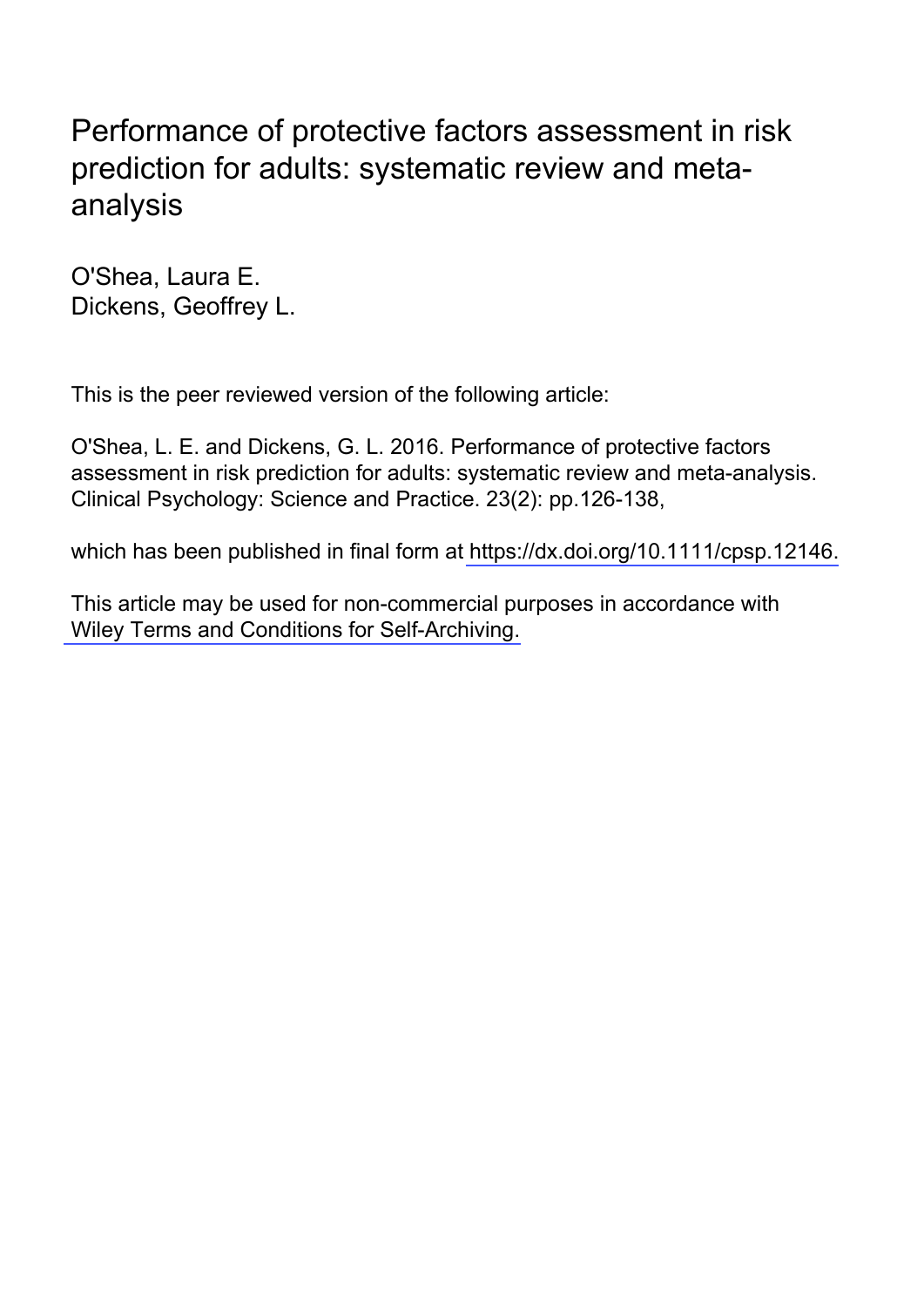# Performance of Protective Factors Assessment in Risk Prediction for Adults: Systematic Review and Meta-Analysis

Laura E O'Shea<sup>ab</sup>, Geoffrey L Dickens<sup>\*ac</sup>

<sup>a</sup>St Andrew's Academic Department, Billing Road, Northampton, NN1 5DG, UK

<sup>b</sup>Institute of Psychiatry, King's College London, 16 De Crespigny Park, London, SE5 8AF,

UK

c School of Social and Health Sciences, Abertay University, Bell Street, Dundee, DD1 1HG,

UK

**\***Correspondence**:** Geoffrey L. Dickens, School of Social and Health Sciences, Abertay University, Bell Street, Dundee, Scotland, DD1 1HG, UK. Email: g.dickens@abertay.ac.uk. Tel: +441382 308257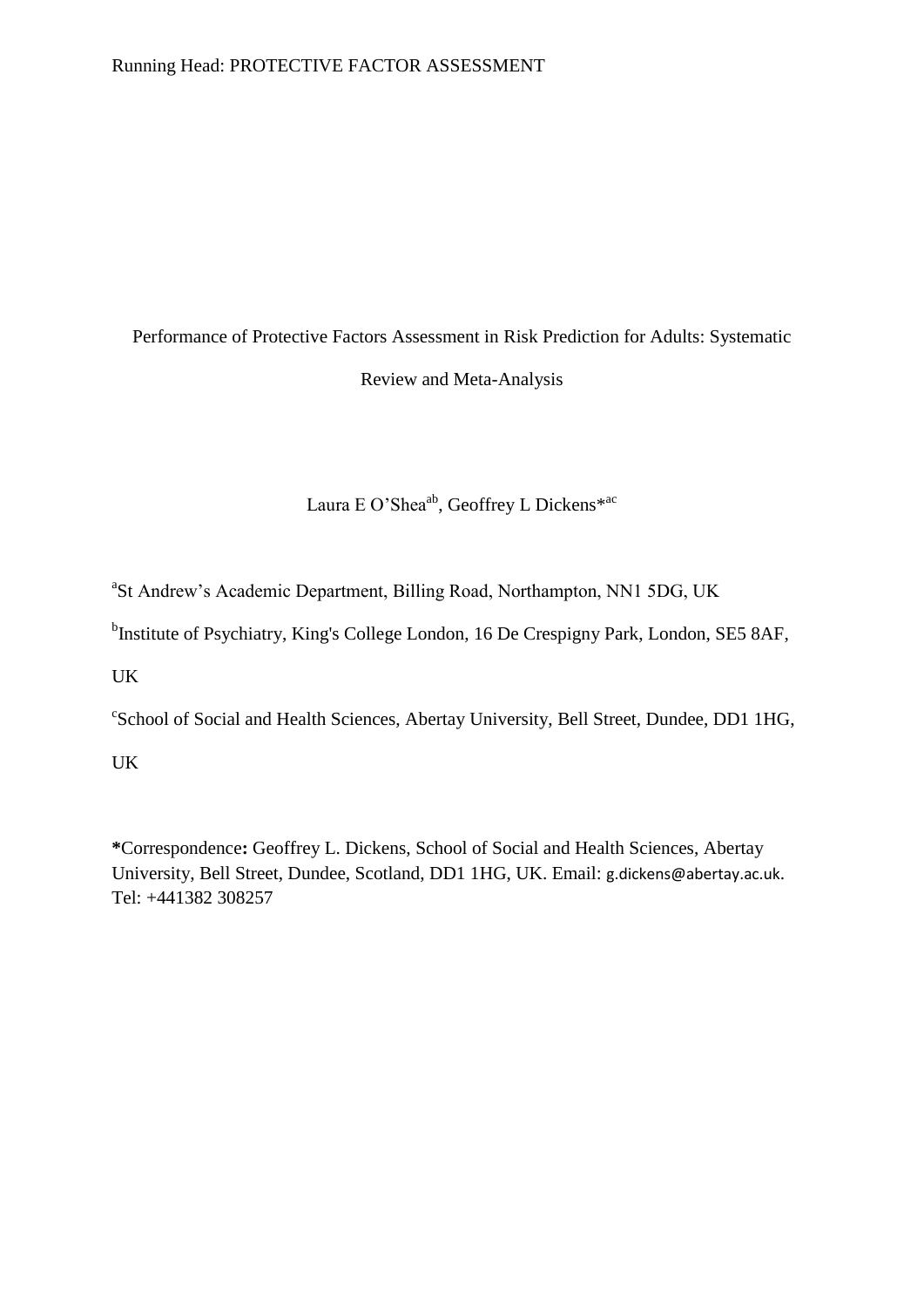#### Abstract

Protective factors are neglected in risk assessment in adult psychiatric and criminal justice populations. This review investigated the predictive efficacy of selected tools that assess protective factors. Five databases were searched using comprehensive terms for records up to June 2014, resulting in 17 studies (*N* = 2,198). Results were combined in a multilevel metaanalysis using the R (R Core Team, 2015) metafor package (Viechtbauer, 2010). Prediction of outcomes was poor relative to a reference category of violent offending, with the exception of prediction of discharge from secure units. There were no significant differences between the predictive efficacy of risk scales, protective scales and summary judgments. Protective factor assessment may be clinically useful but more development is required; claims that it is therapeutically beneficial require testing.

*Keywords***:** risk assessment, protective factors, violence, self-harm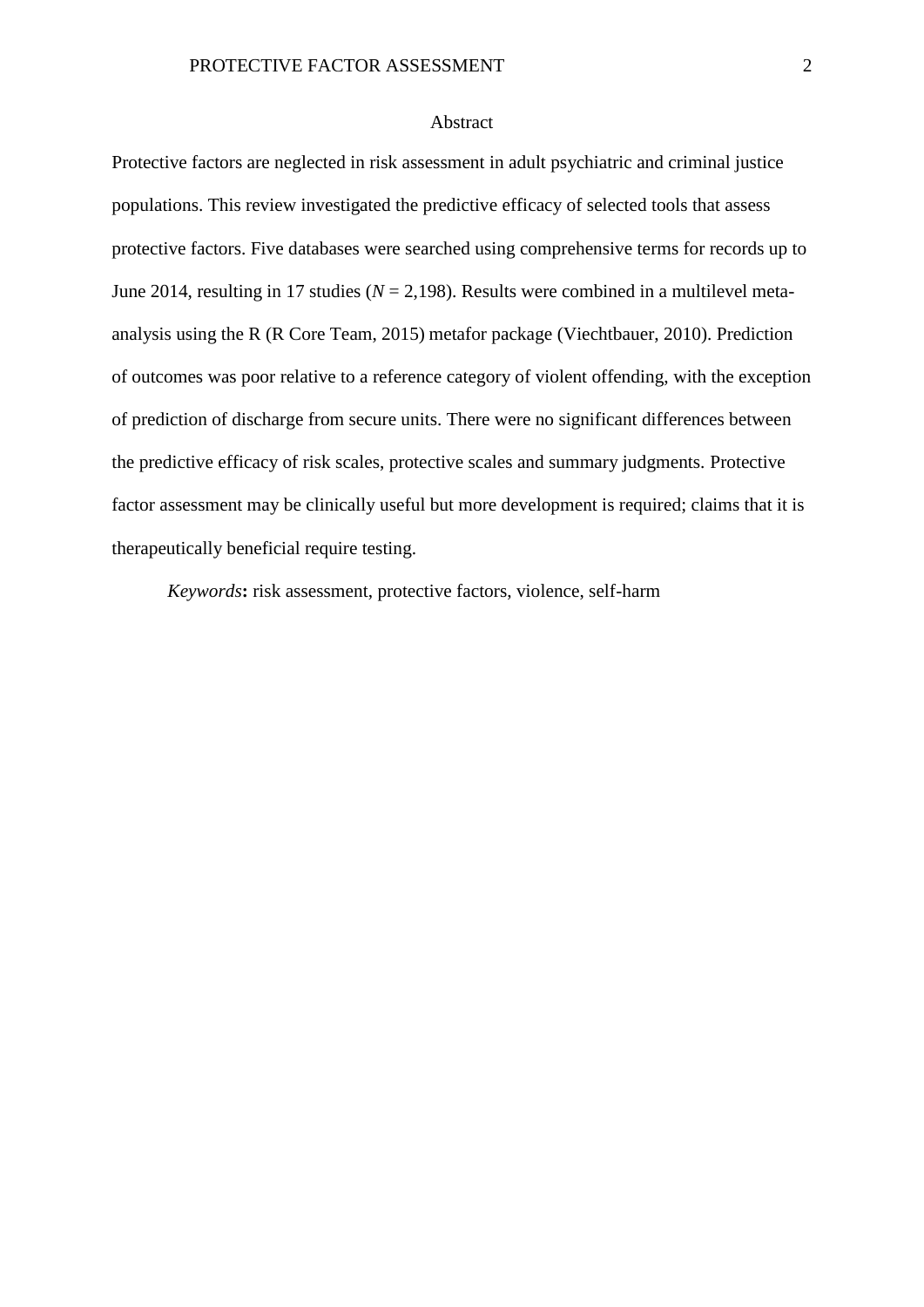#### Performance of Protective Factors Assessment in Risk Prediction for Adults: Systematic

#### Review and Meta-Analysis

Structured professional judgment schemes are now the gold standard technique for violence risk assessment in mental health and criminal justice settings (National Institute for Mental Health in England, 2004). However, they have been widely criticised (e.g., Hart, 2001; [Rogers, 2000](https://www.researchgate.net/publication/12298576_The_Uncritical_Acceptance_of_Risk_Assessment_in_Forensic_Practice?el=1_x_8&enrichId=rgreq-e3bf4a3a280c3cf01465ec7ad877da70-XXX&enrichSource=Y292ZXJQYWdlOzMwMzMwNjQ0MTtBUzozNjMwMTg2MjcxMDg4NjVAMTQ2MzU2MTc5MzU1Nw==)) because their almost exclusive focus on negative factors that increase risk may contribute to a negative bias, overestimation of risk, and ultimately to client stigmatization ([Rogers, 2000](https://www.researchgate.net/publication/12298576_The_Uncritical_Acceptance_of_Risk_Assessment_in_Forensic_Practice?el=1_x_8&enrichId=rgreq-e3bf4a3a280c3cf01465ec7ad877da70-XXX&enrichSource=Y292ZXJQYWdlOzMwMzMwNjQ0MTtBUzozNjMwMTg2MjcxMDg4NjVAMTQ2MzU2MTc5MzU1Nw==)) and unnecessary restrictions of personal freedom (de Ruiter & Nicholls, 2011; [Rogers, 2000](https://www.researchgate.net/publication/12298576_The_Uncritical_Acceptance_of_Risk_Assessment_in_Forensic_Practice?el=1_x_8&enrichId=rgreq-e3bf4a3a280c3cf01465ec7ad877da70-XXX&enrichSource=Y292ZXJQYWdlOzMwMzMwNjQ0MTtBUzozNjMwMTg2MjcxMDg4NjVAMTQ2MzU2MTc5MzU1Nw==)). In contrast, protective factors, the "conditions or attributes of individuals, families, communities, or the larger society that reduce or eliminate risk" (Child Welfare Information Gateway, Children's Bureau, FRIENDS National Resource Center For Community-Based Child Abuse Prevention, & Families, 2014; [p. 4](https://www.researchgate.net/publication/12514609_Why_Young_People_Do_Not_Kill_Themselves_The_Reasons_for_Living_Inventory_for_Adolescents?el=1_x_8&enrichId=rgreq-e3bf4a3a280c3cf01465ec7ad877da70-XXX&enrichSource=Y292ZXJQYWdlOzMwMzMwNjQ0MTtBUzozNjMwMTg2MjcxMDg4NjVAMTQ2MzU2MTc5MzU1Nw==)), may mitigate the risk factors held by an individual. Their consideration, in conjunction with risk factors should facilitate a more balanced evaluation process (Laub & Lauritsen, 1994). Further, consideration of protective factors may assist in identification of treatment targets (Nonstad et al., 2010) and facilitate the development of therapeutic relationships (de Ruiter & Nicholls, 2011).

A number of systematic reviews and meta-analyses have aimed to determine the efficacy of violence risk assessments (e.g., O'Shea, Mitchell, Picchioni, & Dickens, 2013; [Singh, Grann, & Fazel, 2011;](https://www.researchgate.net/publication/49775226_A_comparative_study_of_risk_assessment_tools_A_systematic_review_and_metaregression_analysis_of_68_studies_involving_25980_participants?el=1_x_8&enrichId=rgreq-e3bf4a3a280c3cf01465ec7ad877da70-XXX&enrichSource=Y292ZXJQYWdlOzMwMzMwNjQ0MTtBUzozNjMwMTg2MjcxMDg4NjVAMTQ2MzU2MTc5MzU1Nw==) [Singh, Serper, Reinharth, & Fazel, 2011;](https://www.researchgate.net/publication/51588785_Structured_Assessment_of_Violence_Risk_in_Schizophrenia_and_Other_Psychiatric_Disorders_A_Systematic_Review_of_the_Validity_Reliability_and_Item_Content_of_10_Available_Instruments?el=1_x_8&enrichId=rgreq-e3bf4a3a280c3cf01465ec7ad877da70-XXX&enrichSource=Y292ZXJQYWdlOzMwMzMwNjQ0MTtBUzozNjMwMTg2MjcxMDg4NjVAMTQ2MzU2MTc5MzU1Nw==) [Yang, Wong, & Coid,](https://www.researchgate.net/publication/46094266_The_Efficacy_of_Violence_Prediction_A_Meta-Analytic_Comparison_of_Nine_Risk_Assessment_Tools?el=1_x_8&enrichId=rgreq-e3bf4a3a280c3cf01465ec7ad877da70-XXX&enrichSource=Y292ZXJQYWdlOzMwMzMwNjQ0MTtBUzozNjMwMTg2MjcxMDg4NjVAMTQ2MzU2MTc5MzU1Nw==)  [2010](https://www.researchgate.net/publication/46094266_The_Efficacy_of_Violence_Prediction_A_Meta-Analytic_Comparison_of_Nine_Risk_Assessment_Tools?el=1_x_8&enrichId=rgreq-e3bf4a3a280c3cf01465ec7ad877da70-XXX&enrichSource=Y292ZXJQYWdlOzMwMzMwNjQ0MTtBUzozNjMwMTg2MjcxMDg4NjVAMTQ2MzU2MTc5MzU1Nw==)). While some of these reviews have included tools that assess protective factors (e.g., [Singh, Grann, et al., 2011](https://www.researchgate.net/publication/49775226_A_comparative_study_of_risk_assessment_tools_A_systematic_review_and_metaregression_analysis_of_68_studies_involving_25980_participants?el=1_x_8&enrichId=rgreq-e3bf4a3a280c3cf01465ec7ad877da70-XXX&enrichSource=Y292ZXJQYWdlOzMwMzMwNjQ0MTtBUzozNjMwMTg2MjcxMDg4NjVAMTQ2MzU2MTc5MzU1Nw==)), they have not been the primary focus. One possible reason for the underdevelopment of assessment tools that are based on protective factors, in comparison to those based on risk factors, may be due to difficulties in conceptualisation of the former. The concept of risk is widely understood; risk factors are those attributes that are associated with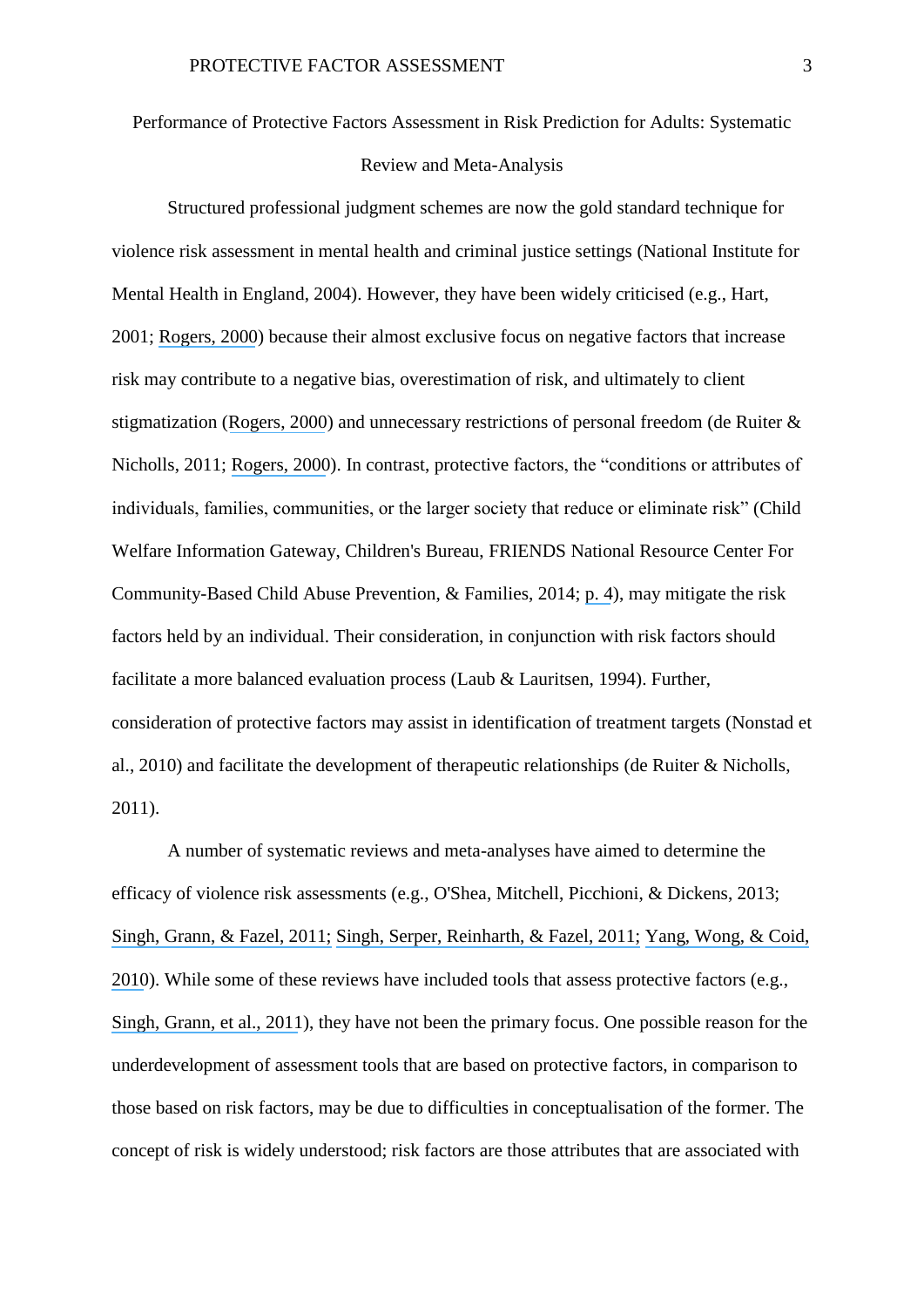increased likelihood of negative outcomes, such as morbidity or mortality. In the medical context, for example, tobacco smoking is a risk factor for lung cancer; in the forensic psychiatric/psychological context we are concerned with risk factors for behaviours such as violence, self-harm and self-neglect (Jessor, Van Den Bos, Vanderryn, Costa, & Turbin, 1995). A large empirical literature has developed around risk factors, at least for violence. For example, it is widely agreed that factors including psychopathy, previous violence, and major mental disorder are associated with increased risk for violence (e.g., [Hart, 1998;](https://www.researchgate.net/publication/288982579_Psychopathy_and_Risk_for_Violence?el=1_x_8&enrichId=rgreq-e3bf4a3a280c3cf01465ec7ad877da70-XXX&enrichSource=Y292ZXJQYWdlOzMwMzMwNjQ0MTtBUzozNjMwMTg2MjcxMDg4NjVAMTQ2MzU2MTc5MzU1Nw==) [Monahan, 1992](https://www.researchgate.net/publication/21559713_Mental_Disorder_and_Violent_Behavior_Perceptions_and_Evidence?el=1_x_8&enrichId=rgreq-e3bf4a3a280c3cf01465ec7ad877da70-XXX&enrichSource=Y292ZXJQYWdlOzMwMzMwNjQ0MTtBUzozNjMwMTg2MjcxMDg4NjVAMTQ2MzU2MTc5MzU1Nw==)). However, there is less consensus about the concept and operationalization of protective factors (Jessor et al., 1995). Protective factors have been variously defined as A) simply the absence of a risk factor (e.g., no previous violence), B) a factor that lies at the opposite end of a continuum to a risk factor (e.g., history of kindness as opposed to history of violence measured on a single continuum), or C) conceptually distinct, with no corresponding risk factor (e.g., history of kindness irrespective of history of violence) (O'Shea & Dickens, 2014). In both research and clinical practice, the consideration of protective factors in adults is lagging behind what has been achieved in adolescents; Viljoen, McLachlan, and [Vincent](https://www.researchgate.net/publication/41399516_Assessing_Violence_Risk_and_Psychopathy_in_Juvenile_and_Adult_Offenders_A_Survey_of_Clinical_Practices?el=1_x_8&enrichId=rgreq-e3bf4a3a280c3cf01465ec7ad877da70-XXX&enrichSource=Y292ZXJQYWdlOzMwMzMwNjQ0MTtBUzozNjMwMTg2MjcxMDg4NjVAMTQ2MzU2MTc5MzU1Nw==) [\(2010\)](https://www.researchgate.net/publication/41399516_Assessing_Violence_Risk_and_Psychopathy_in_Juvenile_and_Adult_Offenders_A_Survey_of_Clinical_Practices?el=1_x_8&enrichId=rgreq-e3bf4a3a280c3cf01465ec7ad877da70-XXX&enrichSource=Y292ZXJQYWdlOzMwMzMwNjQ0MTtBUzozNjMwMTg2MjcxMDg4NjVAMTQ2MzU2MTc5MzU1Nw==) found that risk assessment reports with adolescent offenders were significantly more likely to include protective factors than those completed with adults. Rogers (2000) described research studies in adult populations as one-sided, such that they emphasise risk factors to the detriment of protective factors. This may in part be because adolescent tools were developed at a later time point to adult tools, allowing them to learn from the existing research and criticisms in the adult literature, or may be due to a greater focus on rehabilitation or therapeutic optimism in juvenile practice ([Viljoen et al., 2010](https://www.researchgate.net/publication/41399516_Assessing_Violence_Risk_and_Psychopathy_in_Juvenile_and_Adult_Offenders_A_Survey_of_Clinical_Practices?el=1_x_8&enrichId=rgreq-e3bf4a3a280c3cf01465ec7ad877da70-XXX&enrichSource=Y292ZXJQYWdlOzMwMzMwNjQ0MTtBUzozNjMwMTg2MjcxMDg4NjVAMTQ2MzU2MTc5MzU1Nw==)).

### **Contribution of the Current Study**

This gap in the literature has been addressed in recent years with the development of a number of tools that are designed to support the assessment of protective factors in adults for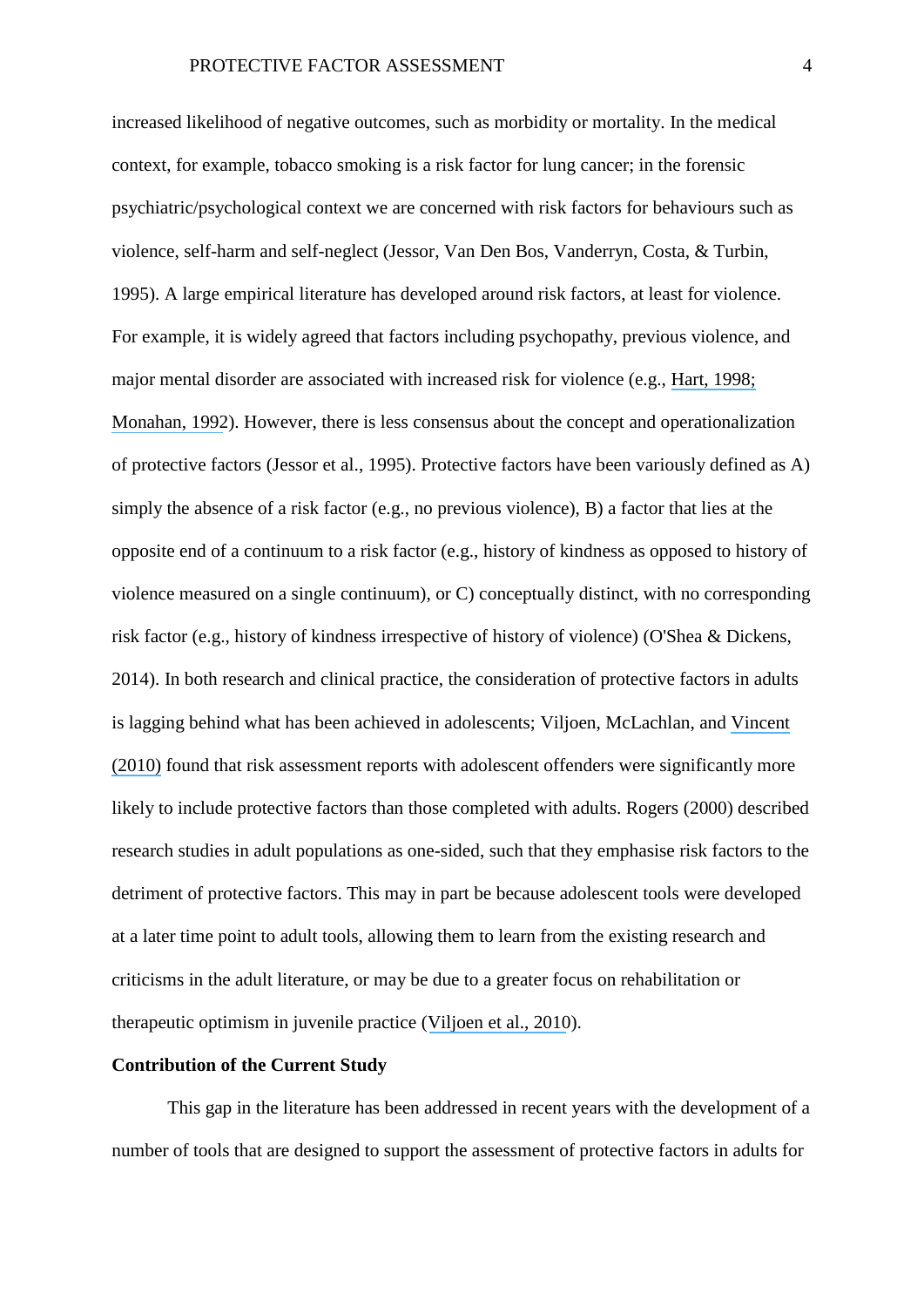a range of outcomes, but no studies have aimed to systematically identify and evaluate all the existing empirical literature for a range of protective factor assessment tools. Therefore, the aim of the current paper was to 1) identify protective factor (PF) assessment tools in the area of forensic psychiatry/psychology, 2) systematically identify studies assessing the predictive efficacy of PF assessment tools in adults, and 3) conduct a meta-analysis to examine their ability to predict their intended outcomes.

#### **Method**

#### **Review Protocol**

This review was conducted following the Preferred Reporting Items for Systematic Reviews and Meta-analyses statement (Moher, Liberati, Tetzlaff, Altman, & The Prisma [Group, 2009](https://www.researchgate.net/publication/26805686_Preferred_Reporting_Items_for_Systematic_Reviews_and_Meta-Analyses_the_PRISMA_Statement?el=1_x_8&enrichId=rgreq-e3bf4a3a280c3cf01465ec7ad877da70-XXX&enrichSource=Y292ZXJQYWdlOzMwMzMwNjQ0MTtBUzozNjMwMTg2MjcxMDg4NjVAMTQ2MzU2MTc5MzU1Nw==)) which is designed to facilitate transparent reporting. The studies selected for inclusion were identified and retrieved as part of a wider literature search strategy about the accuracy of assessments utilising protective factors in both adult and adolescent populations; a meta-analysis of the role of protective factors in adolescents will be conducted in due course.

#### **Tool Selection**

Based on reviews of the literature about protective factors in forensic risk evaluation (e.g., de Ruiter & Nicholls, 2011; de Vries Robbé, de Vogel, & Stam, 2012), and from a search of computerised databases for studies involving assessment of protective factors for multiple adverse outcomes, we identified 17 instruments that aim to assist practitioners with the assessment of protective factors for the prediction of a range of adverse outcomes occurring in both institutional/correctional settings, and in the community following discharge or release: the Short-Term Assessment of Risk and Treatability (START; Webster, Martin, Brink, Nicholls, & Desmarais, 2009), the START: Adolescent Version (START: AV; Viljoen, Cruise, Nicholls, Desmarais, & Webster, 2012), the Structured Assessment of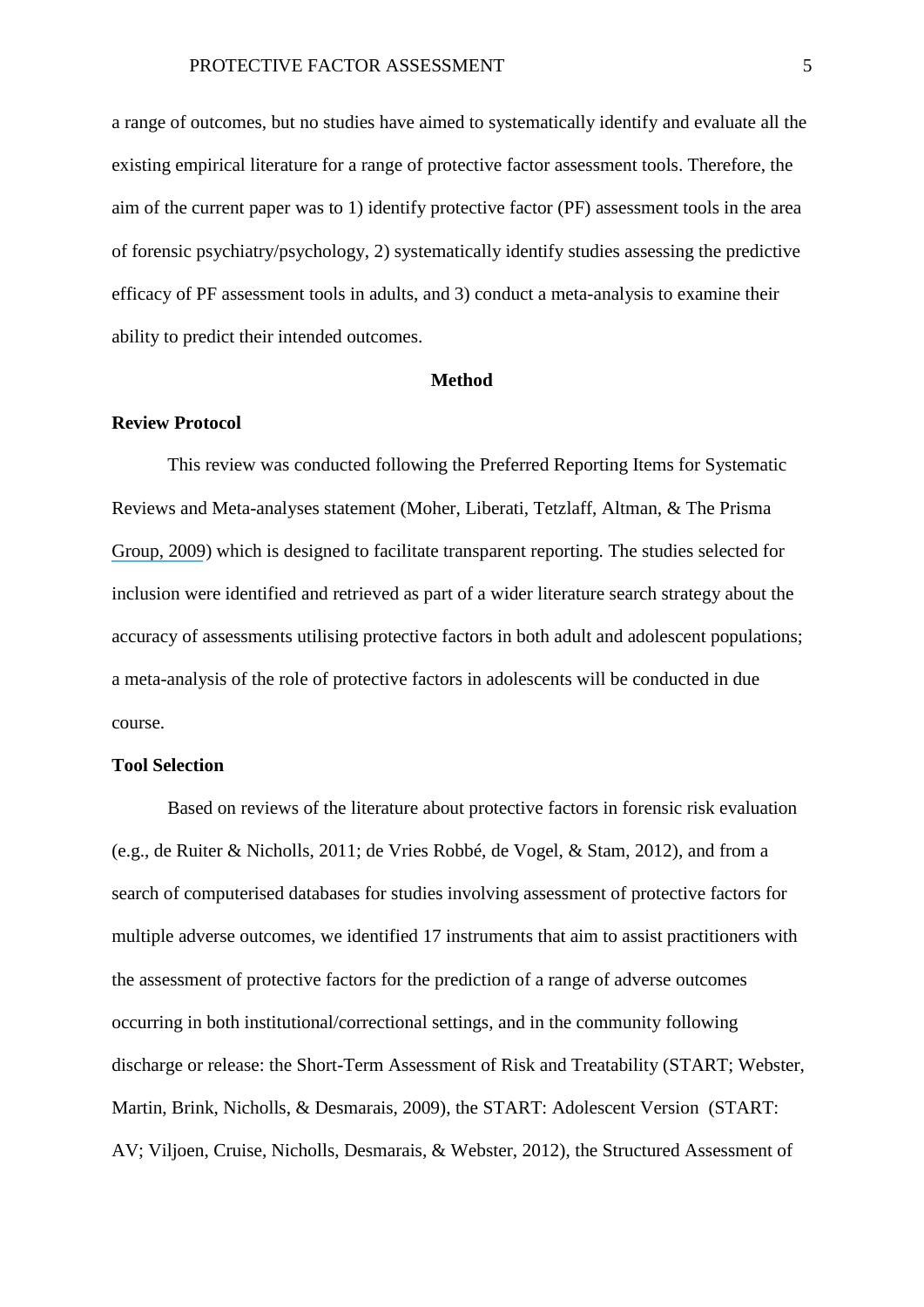PROtective Factors (SAPROF; de Vogel, de Ruiter, Bouman, & de Vries Robbé, 2012), the Structured Assessment of Violence Risk in Youth (SAVRY; [Borum, 2006](https://www.researchgate.net/publication/241835686_Manual_for_the_Structured_Assessment_of_Violence_Risk_in_Youth_SAVRY?el=1_x_8&enrichId=rgreq-e3bf4a3a280c3cf01465ec7ad877da70-XXX&enrichSource=Y292ZXJQYWdlOzMwMzMwNjQ0MTtBUzozNjMwMTg2MjcxMDg4NjVAMTQ2MzU2MTc5MzU1Nw==)), the Dangerousness UNDerstanding, Recovery and Urgency Manual 3 and 4 (DUNDRUM-3/4; Kennedy, O'Neill, Flynn, & Gill, 2010), the Inventory of Offender Risk, Needs, and Strengths (IORNS; Miller, 2006), the San Diego Regional Resiliency Check-up (SDRRC; [Turner & Fain, 2006](https://www.researchgate.net/publication/298291216_Validation_of_the_risk_and_resiliency_assessment_tool_for_juveniles_in_the_Los_Angeles_County_probation_system?el=1_x_8&enrichId=rgreq-e3bf4a3a280c3cf01465ec7ad877da70-XXX&enrichSource=Y292ZXJQYWdlOzMwMzMwNjQ0MTtBUzozNjMwMTg2MjcxMDg4NjVAMTQ2MzU2MTc5MzU1Nw==)), the Multiplex Empirically Guided Inventory of Ecological Aggregates for Assessing Sexually Abusive Children and Adolescents (MEGA; Miccio-Fonseca, 2013), the Columbia Suicide Severity Rating Scale (CSSRS; Posner et al., 2011), and the Reasons for Living Inventory (RFL; Linehan, Goodstein, Nielsen, & Chiles, 1983), and its variations: BRFL (Ivanoff, Jang, Smyth, & Linehan, 1994), RFL-A ([Gutierrez, Osman, Kopper, &](https://www.researchgate.net/publication/12514609_Why_Young_People_Do_Not_Kill_Themselves_The_Reasons_for_Living_Inventory_for_Adolescents?el=1_x_8&enrichId=rgreq-e3bf4a3a280c3cf01465ec7ad877da70-XXX&enrichSource=Y292ZXJQYWdlOzMwMzMwNjQ0MTtBUzozNjMwMTg2MjcxMDg4NjVAMTQ2MzU2MTc5MzU1Nw==)  [Barrios, 2000](https://www.researchgate.net/publication/12514609_Why_Young_People_Do_Not_Kill_Themselves_The_Reasons_for_Living_Inventory_for_Adolescents?el=1_x_8&enrichId=rgreq-e3bf4a3a280c3cf01465ec7ad877da70-XXX&enrichSource=Y292ZXJQYWdlOzMwMzMwNjQ0MTtBUzozNjMwMTg2MjcxMDg4NjVAMTQ2MzU2MTc5MzU1Nw==)), BRFL-A (Osman et al., 1996), RFL-YA ([Gutierrez et al., 2002](https://www.researchgate.net/publication/11443905_Development_of_the_Reasons_for_Living_Inventory_for_Young_Adults_RFL-YA?el=1_x_8&enrichId=rgreq-e3bf4a3a280c3cf01465ec7ad877da70-XXX&enrichSource=Y292ZXJQYWdlOzMwMzMwNjQ0MTtBUzozNjMwMTg2MjcxMDg4NjVAMTQ2MzU2MTc5MzU1Nw==)), RFL-OA (Edelstein et al., 2009), and RFL-CS ([Westefeld, Cardin, & Deaton, 1992](https://www.researchgate.net/publication/21666511_Development_of_the_College_Student_Reasons_for_Living_Inventory?el=1_x_8&enrichId=rgreq-e3bf4a3a280c3cf01465ec7ad877da70-XXX&enrichSource=Y292ZXJQYWdlOzMwMzMwNjQ0MTtBUzozNjMwMTg2MjcxMDg4NjVAMTQ2MzU2MTc5MzU1Nw==)).

#### **Search Strategy**

The aim of the literature search was to identify all empirical studies conducted to evaluate the predictive validity of one or more of the above identified tools for any of a range of adverse outcomes. Adverse outcomes of interest included all those covered by the START Outcome Scale (Nicholls et al., 2007), i.e., aggression, self-harm, suicide, unauthorised leave, self-neglect, victimisation, substance abuse, sexual offending, and stalking; in addition we were interested in studies reporting on risk outcomes including fire-setting/arson, recidivism, recovery, and programme completion. Multiple computerised databases (PsycINFO, Scopus, Web of Knowledge, Cochrane Library, CINAHL, and NCJRS) were searched for articles published prior to June 25, 2014. Search terms pertaining to risk outcomes were paired with terms relating to the identified risk assessment tools (see example in Appendix A, available on-line). All studies, including grey literature such as unpublished manuscripts, theses, and conference presentations were eligible for inclusion. Wild card terms (i.e. those ending with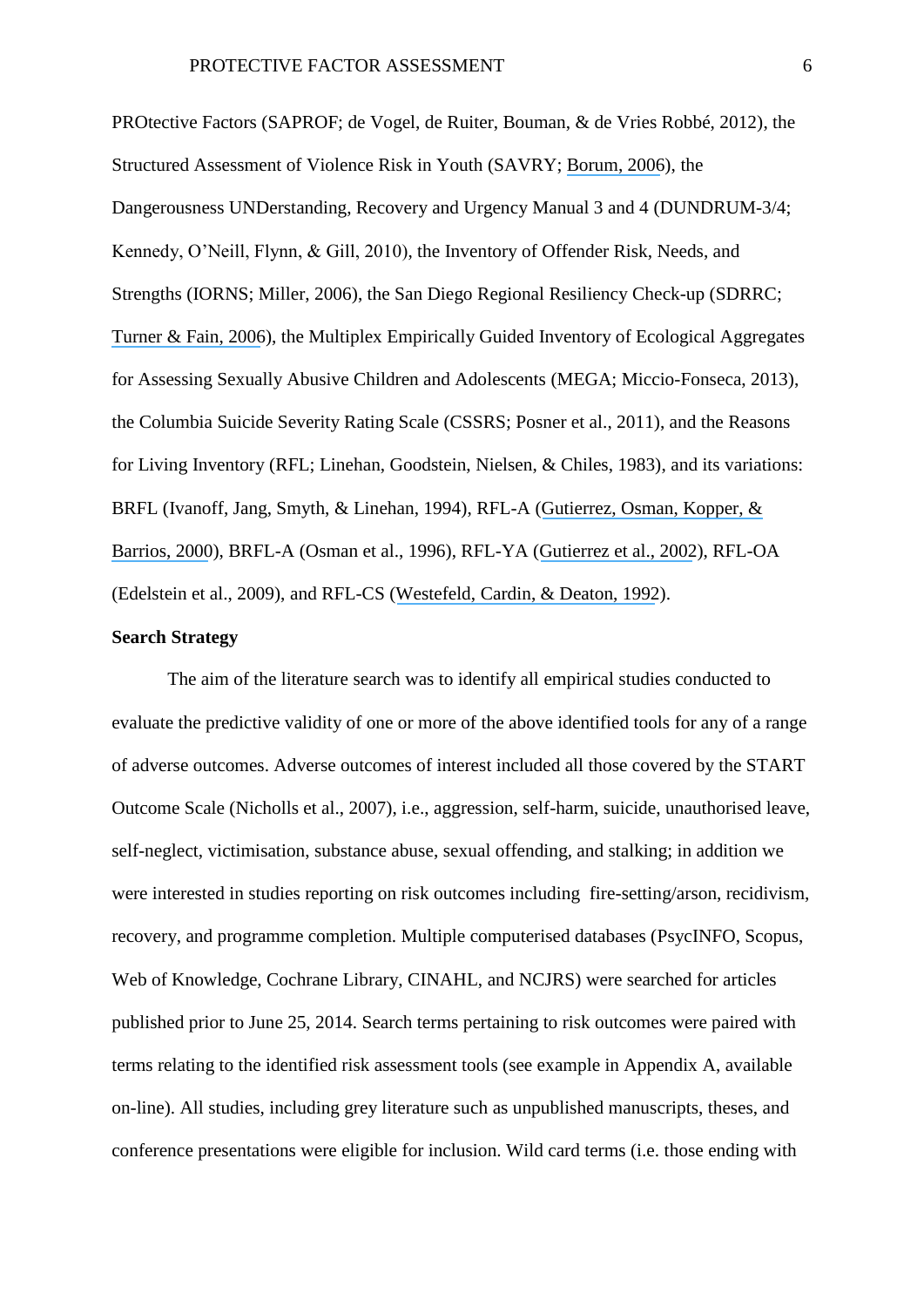\*) were used to include all permutations of the stem of each search term. Additional studies were located through personal correspondence and hand searching of reference lists of papers identified at the previous step.

### **Study Selection**

The title and abstract of all articles returned by the search were reviewed by the first author to identify those that documented an empirical investigation of one or more of the included PF assessment tools. Eligibility of full-text articles for inclusion was then assessed by the first author; the second author independently reviewed 25% of the articles to establish inter-rater reliability; kappa =. 91. Discrepancies (*n*=1) were resolved through discussion.

**Inclusion and exclusion criteria.** In order to be included in the current study, an article must have described an empirical, prospective or pseudo prospective account of the predictive efficacy of one or more of the assessment tools, for any of the outcomes intended by the tools' authors, in an adult population. An Area under the Curve (AUC) value, or sufficient statistical information to calculate such a value, must have been included. Studies were excluded if they did not contain original primary research (i.e., reviews), were written in non-English language, or if the assessment instruments used were scored in a manner that differed from that recommended in the tools' manual. If multiple articles contained overlapping samples, the article with the largest sample size was retained; however, if different tools or outcomes were examined, both articles were retained.

**Data extraction.** For each included study, we extracted the following information: number of participants, country of data collection, study setting, length of follow-up period, assessment tool(s) used, type of adverse outcomes measured, demographic and clinical characteristics of the sample, and the AUC value for each PF assessment scale-outcome combination, and for any summary judgement based, at least in part, on the assessment of PFs. Additionally, we extracted AUC values for predictions made using the risk scale of any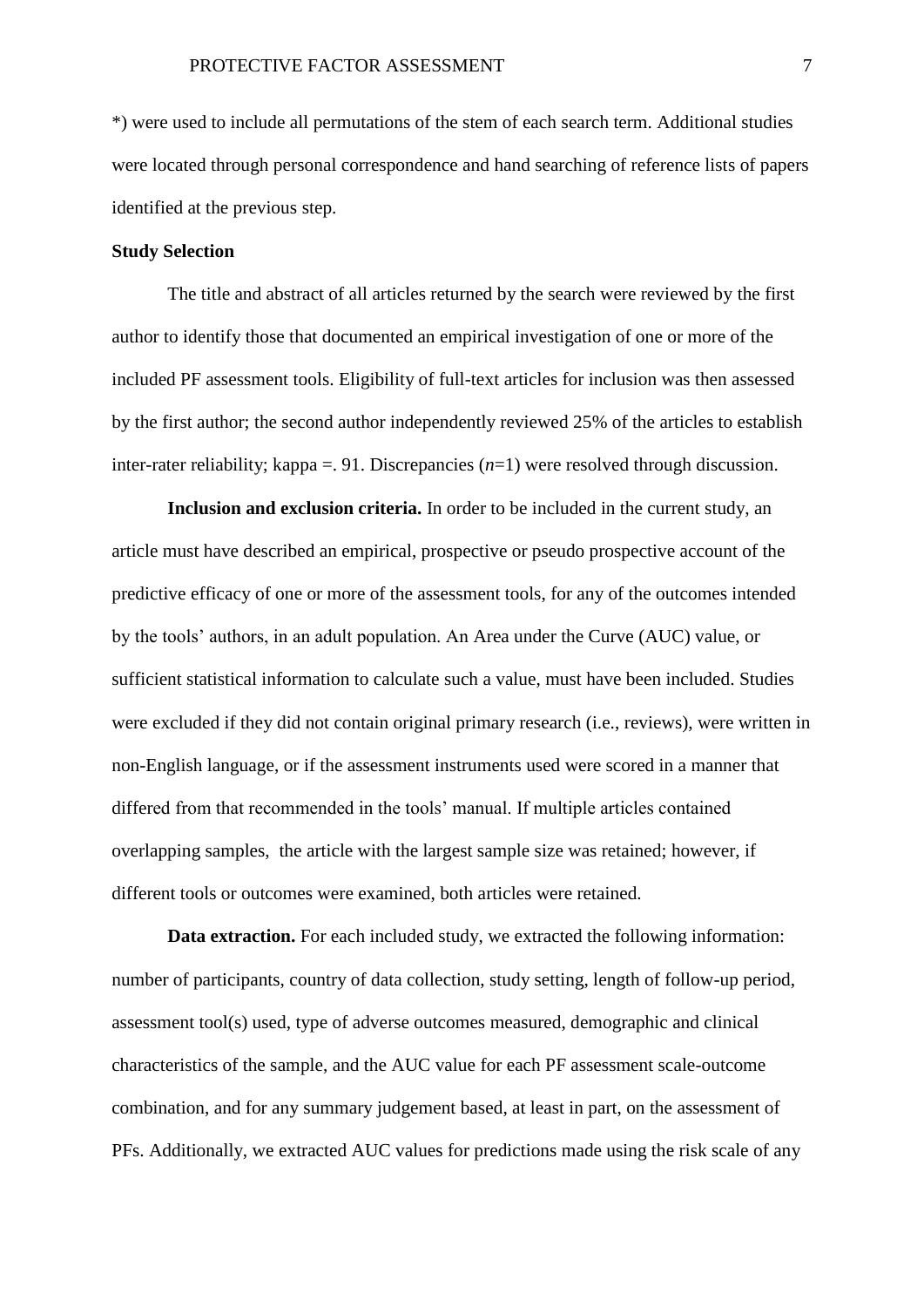of the included PF assessment tools (e.g. the START vulnerability scale) in order to provide contextual information about the magnitude of effect sizes obtained for protective factors.

#### **Risk of Bias**

The quality of all primary studies was assessed independently by both authors using guidelines suggested by Haney and colleagues (2012); weighted kappa =.95, discrepancies (*n*=9) resolved through discussion. This procedure examined sources of bias including clear definition and appropriate sampling of the study populations, valid/reliable outcome measurements and risk-assessment tools, independence of outcome assessment from risk assessment, and whether confounders were adequately controlled. Each domain is rated as "yes", "unclear", or "no" and overall risk of bias (low, unclear, high) is based on the authors' opinion regarding the likelihood that any bias has lowered the confidence that can be placed on the results; all studies were included in the subsequent meta-analysis irrespective of bias.

#### **Data Synthesis**

The vast majority of studies inverted scores on protective factor scales, such that higher scores represented fewer protective factors, or used these scales to predict outcome absence; two studies did not adopt either of these procedures and we therefore inverted AUC values in these cases in order to facilitate combination of results. We extracted effect sizes for each predictor-outcome combination; therefore, the data for the current review has a fourlevel structure, with participants nested within scales/outcomes, scales/outcomes nested within studies, and studies nested within author groups (as four author groups contributed multiple papers to the current review). A number of studies (Chu, Thomas, Ogloff, & Daffern, 2013; de Vries Robbe, de Vogel, & Douglas, 2013; de Vries Robbe, de Vogel, Koster, & Bogaerts, 2014; Inett, Wright, Roberts, & Sheeran, 2014) reported multiple followup periods; in these cases, data were taken from the time point with the maximum sample size. Risk outcomes were defined in each individual primary study; therefore some variation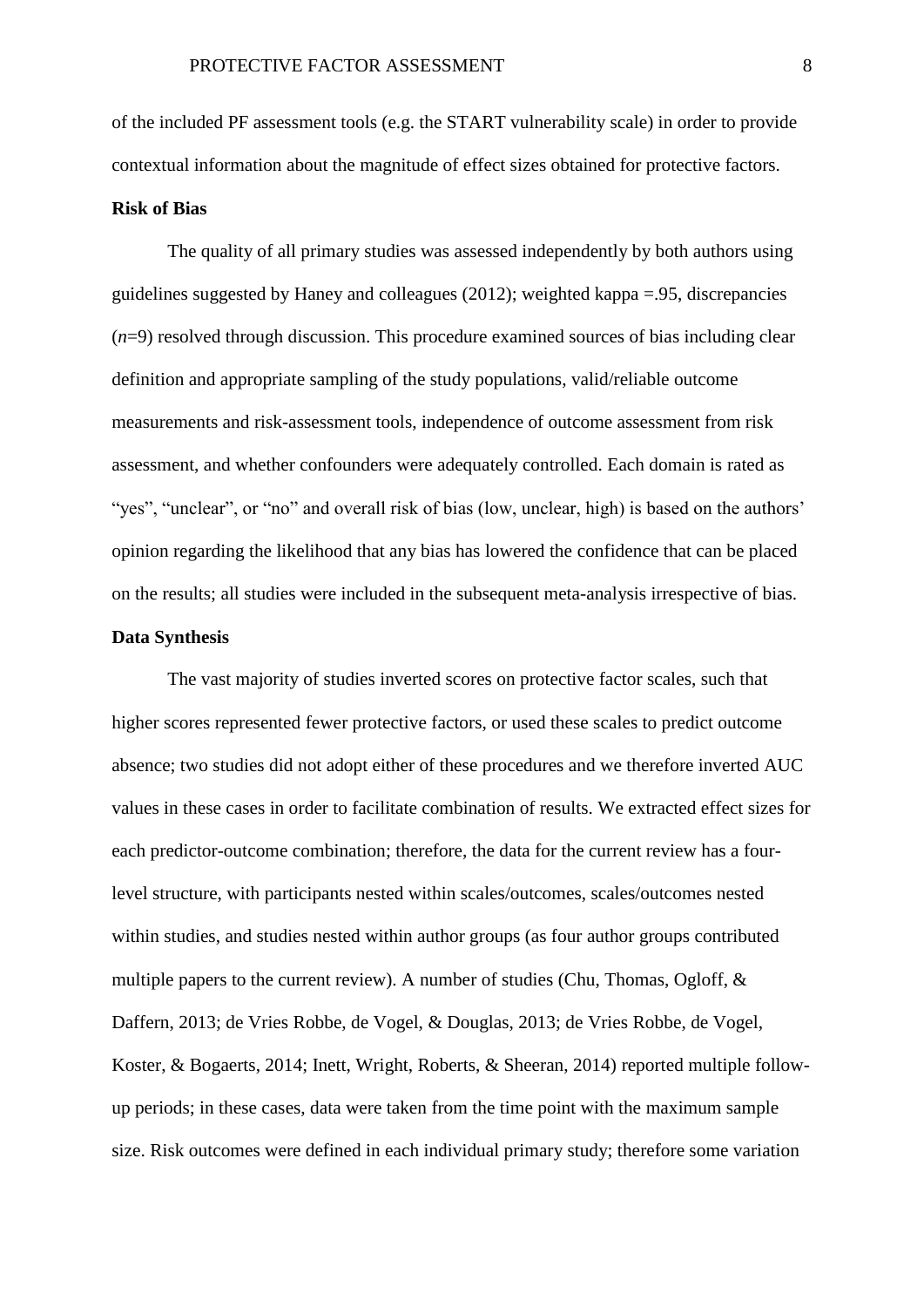would be expected in the definitions used across studies. Effect sizes for inpatient physical aggression against others, and for inpatient physical aggression against objects were pooled with those for any inpatient physical aggression in order to minimise the number of outcomes reported on and because some studies reported only this composite outcome. Where a study reported on both physical aggression towards others, and physical aggression towards objects, a mean effect size was calculated. Similarly, inpatient self-harm and inpatient suicide were combined into inpatient self-harm/suicide. Inpatient verbal abuse and inpatient verbal threats were combined into a verbal aggression effect size.

The meta-analysis was conducted in R (R Core Team, 2015). AUC values were converted to Cohen's *d* values according to the tables provided by Rice and Harris (2005); Cohen's *d* values are a commonly used measure of effect size well suited to random effects models ([Yang, et al.,](https://www.researchgate.net/publication/46094266_The_Efficacy_of_Violence_Prediction_A_Meta-Analytic_Comparison_of_Nine_Risk_Assessment_Tools?el=1_x_8&enrichId=rgreq-e3bf4a3a280c3cf01465ec7ad877da70-XXX&enrichSource=Y292ZXJQYWdlOzMwMzMwNjQ0MTtBUzozNjMwMTg2MjcxMDg4NjVAMTQ2MzU2MTc5MzU1Nw==) 2010). However, Cohen's *d* values are biased and provide an overestimation of the true effect, especially when sample sizes are small (Lakens, 2013); therefore, *d* values were converted to Hedge's *g* values, which corrects for bias, using the formulas from the compute.es package (Del Re, 2013).

Hedge's *g* values were weighted by the inverse variance weight and pooled using the rma.mv function in the metafor package ([Viechtbauer, 2010](https://www.researchgate.net/publication/47457479_Conducting_Meta-Analyses_in_R_with_the_metafor_Package?el=1_x_8&enrichId=rgreq-e3bf4a3a280c3cf01465ec7ad877da70-XXX&enrichSource=Y292ZXJQYWdlOzMwMzMwNjQ0MTtBUzozNjMwMTg2MjcxMDg4NjVAMTQ2MzU2MTc5MzU1Nw==)); this function conducts a multilevel meta-analysis which can account for the non-independence of effect sizes caused by the nested data structure. Random effects were added for both outcome and scale, nested within study, to account for the fact that estimates derived from the same scale, or predicting the same outcome, are likely correlated with each other. Similarly, random effects were added for study nested within author, and for author, as effect sizes within studies and authors are likely to be more similar than those between studies/authors. Effect sizes were estimated for each outcome of interest, relative to violent offending, as the ability of structured professional judgment schemes for predicting this outcome is well established (e.g., Singh,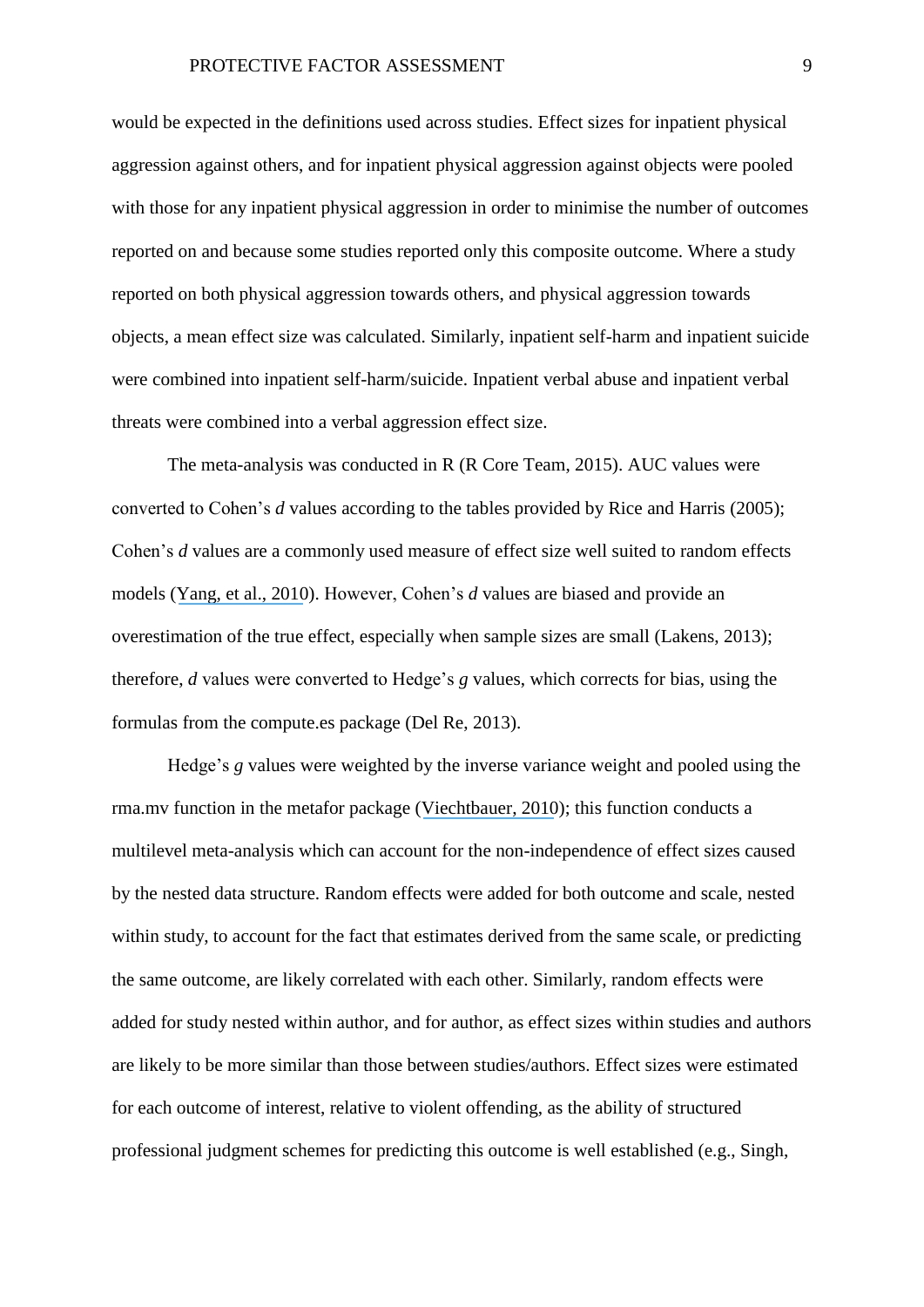Grann, et al., 2011); effect sizes for protective scales and summary judgments were estimated with risk scales as the reference category. Gender, coded as the percentage of the sample that is female, was also included as a moderator, as previous research (O'Shea & Dickens, 2015a; O'Shea, et al., 2013; O'Shea, Picchioni, Mason, Sugarman, & Dickens, 2014) has found that risk assessment schemes such as the HCR-20 and the START perform more accurately in women. Finally, the risk of bias as determined by the quality assessment was included to investigate the effect of bias on estimated effect size. The magnitude of effect size estimates were classified as small (0.2), moderate (0.5) and large (0.8) according to Cohen's criteria (Cohen, 1992); equivalent AUC values were presented for estimated effect sizes to facilitate comparison with previous research.

#### **Results**

#### **Study Characteristics**

Our search strategy resulted in the identification of 1016 articles, of which 671 remained after removal of duplicates (see Figure 1). Application of exclusion criteria to abstracts resulted in the exclusion of 556 records; we were unable to obtain seven theses/dissertations and one conference presentation despite attempted contact with the authors. The full texts of 107 articles were reviewed; 90 records were excluded (see Figure 1 for exclusion reasons), resulting in 17 studies for inclusion in the meta-analysis. Three articles that presented data from samples overlapping with other included studies were retained as they examined the predictive validity for different outcomes (de Vries Robbe, de Vogel, Wever, Douglas, & Nijman, 2014; de Vries Robbe, et al., 2015; O'Shea, Picchioni, & Dickens, 2015).

The total sample size was 2,198 (mean *N*=122); 15 were journal articles published between 2010 and 2014, one was a manuscript submitted for publication, and one was a master's thesis. The START (*k*=12) was the most commonly investigated assessment tool,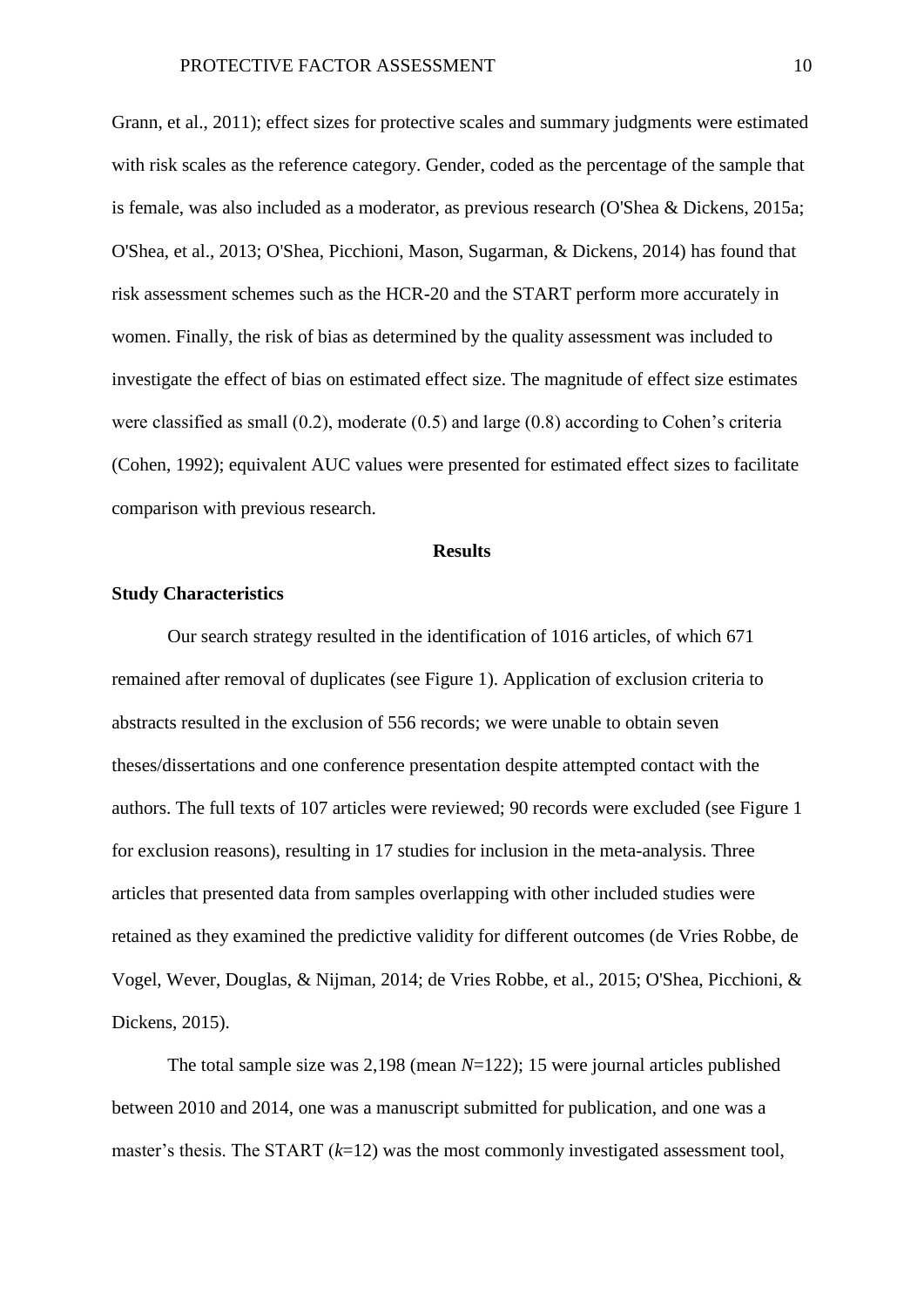followed by the SAPROF  $(k=4)$ , the DUNDRUM-3  $(k=2)$ , and the DUNDRUM-4  $(k=2)$ . None of the included studies investigated the IORNS, CSSRS, SDRRC, or any of the RFL variations; the remaining identified tools are designed to examine protective factors in adolescents and/or children and hence studies investigating their efficacy were excluded as they were not conducted in adult populations. Studies were conducted in the United Kingdom  $(n=5)$ , Canada  $(n=3)$ , Netherlands  $(n=3)$ , Ireland  $(n=3)$ , Australia  $(n=2)$ , and Norway  $(n=1)$ (see Appendix B for sample characteristics, available on-line).

There were a total of 126 AUC values contributed from the 17 studies. There was wide variation in both the number (range 2-19) and magnitude of effect sizes (range -0.39-1.83). Inpatient physical aggression was the most researched outcome with nine studies examining the predictive ability of the START for this outcome. Discharge, moves to higher level of security, and sexual offending were the least researched outcomes, only being examined by one study each; predictive validity for the first two outcomes were examined by the DUNDRUM family measures while sexual offending was examined by the SAPROF. Violent offending was also only examined by  $SAPROF (k=2)$ . Any inpatient aggression was the only outcome to be examined by both the START and the SAPROF (k=8); the START was the only tool used to examine the predictive ability of the remaining outcomes  $(k=3$  $k=6$ ).

#### **Characteristics of Included Tools**

**The START***.* The START comprises 20 items, each rated in terms of protective factors (Strengths) and risk factors (Vulnerabilities) on a 3-point unipolar scale (0 - no strengths/ vulnerabilities in this area, 1 - some strengths or vulnerabilities in this area, 2 many strengths or vulnerabilities). The START appears to be most consistent with definition C, such that it is possible for individuals to be rated differently in terms of both Strengths and Vulnerabilities for any given item simultaneously. After item-rating, an overall risk estimate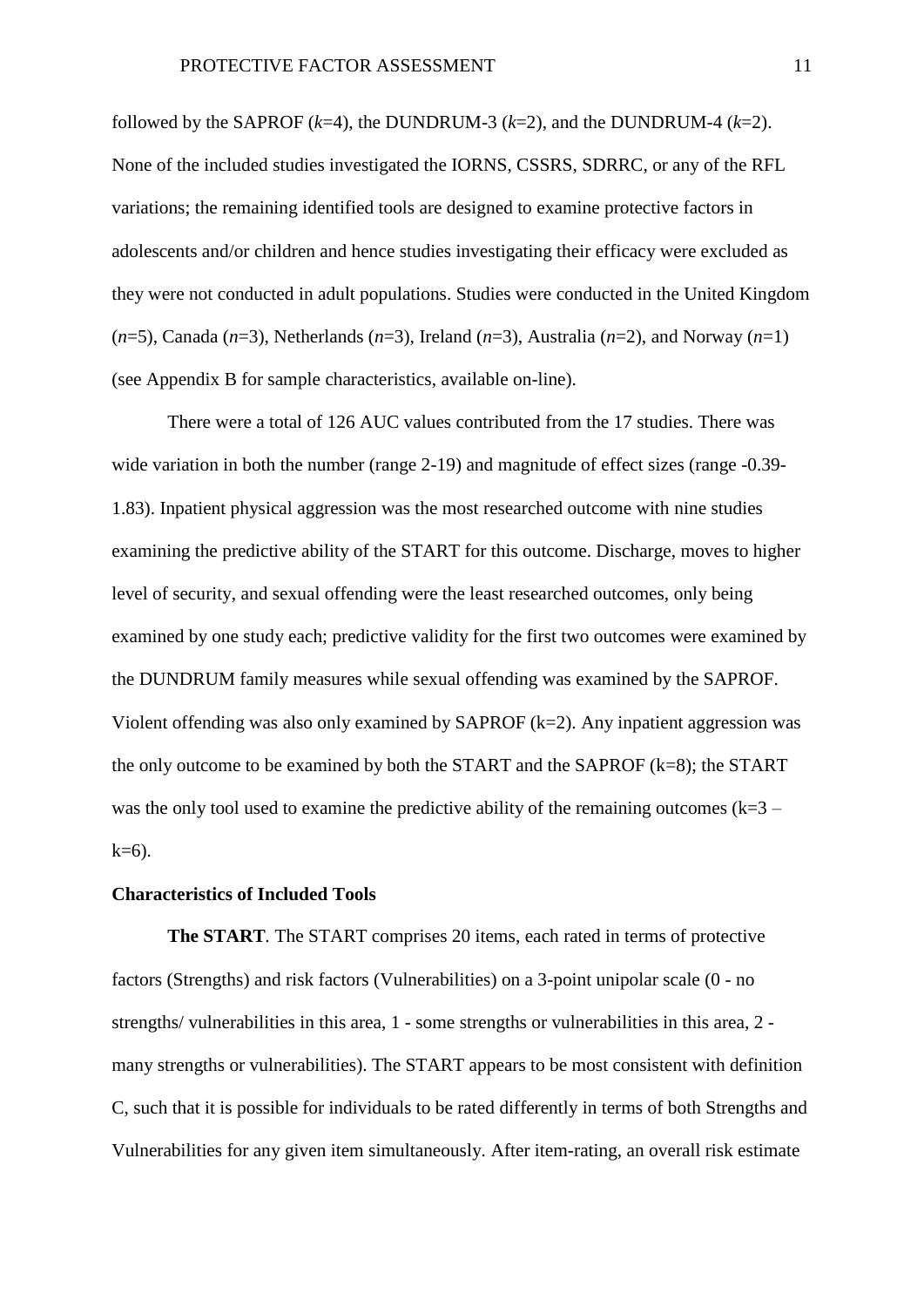is made for seven specific outcomes (violence, self-harm, suicide, victimisation, self-neglect, unauthorised leave, and substance abuse) based on scoring of Strengths and Vulnerabilities items, rating of the HCR-20 historical scale (Webster, Douglas, Eaves, & Hart, 1997), any other identified risk or protective factors, history of the risk outcome in question, consideration of key Strengths or critical Vulnerabilities, any signature risk signs, and, for violent and self-harm outcomes, the presence of imminence and severity. The model was developed because the authors believed there was a need to focus inter-disciplinary discussions; as a result an evidence-based scheme was devised (Webster et al., 2009). The manual details the authors' belief that there is a need to take note of positive, promotive characteristics or strengths in addition to risk evaluations. The START is intended to be used by mental health, correctional and forensic professionals with mentally and personality disordered adult clients.

**The SAPROF***.* The SAPROF comprises 17 items deemed to be protective factors over three subscales (internal, external and motivational); 15 items are considered to be dynamic by the tools' authors. Each item is rated on a 3-point unipolar scale  $(0 - item is$ absent, 1 - item is possibly present or to a limited extent, 2 - item is definitely present). The aim is to use the tool in conjunction with other risk assessment tools, and specifically the HCR-20, to assess risk for future violence (including sexual violence) in adult offenders. An overall final protection summary judgement for future violence is made through consideration of the item ratings and consideration of any items identified as 'key'; a final risk judgment is made in conjunction with the corresponding HCR-20 risk assessment. When used as recommended in conjunction with a violence risk assessment, the conceptual model underlying SAPROF seems most consistent with definition C; i.e., that individuals hold both risk and protective factors simultaneously. The authors claim that consideration of protective factors allows for a more balanced assessment, and that the inclusion of mostly dynamic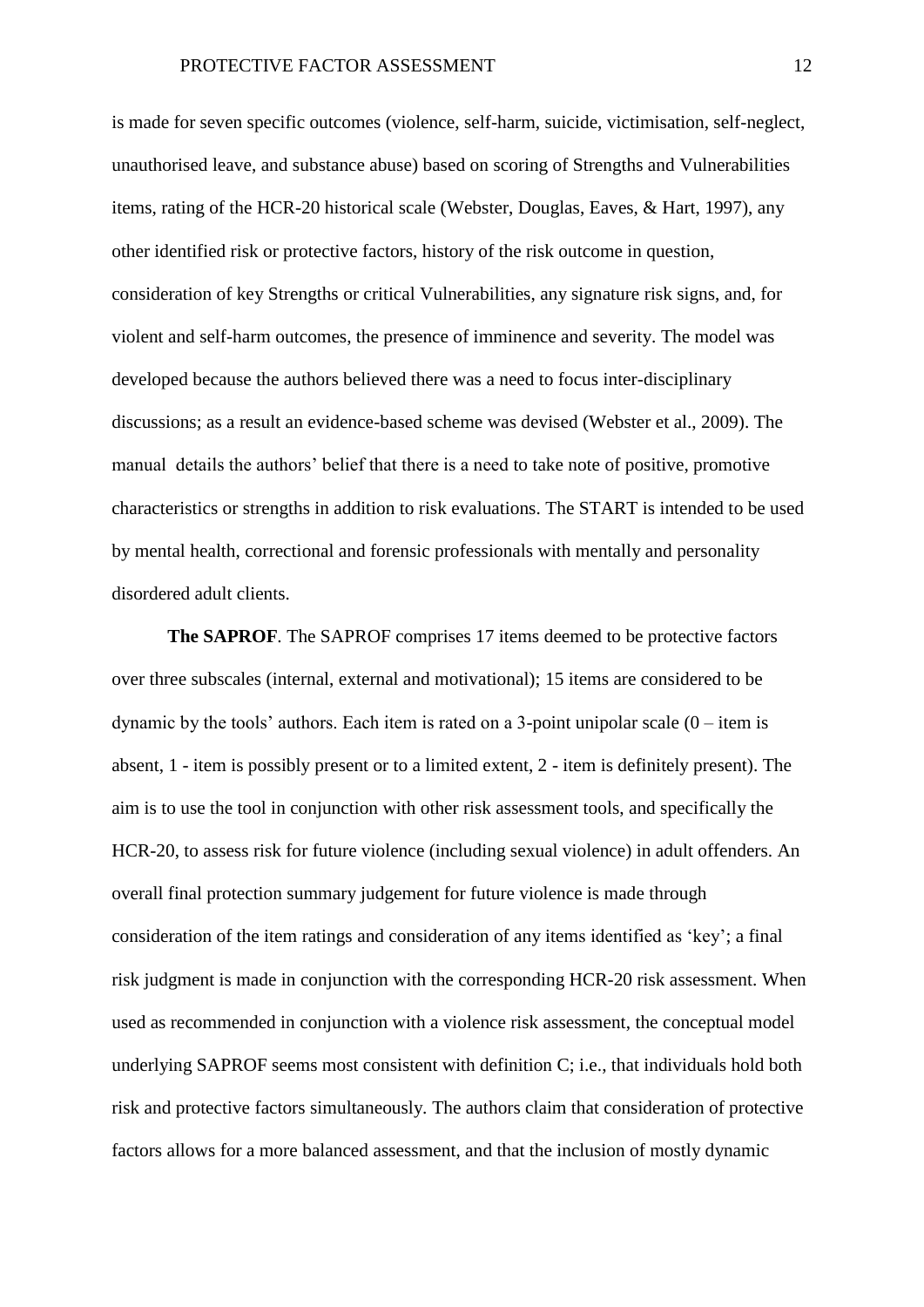items will provide concrete guidelines for effective and achievable treatment and interventions, positive treatment planning, risk management and clinical evaluation.

**The DUNDRUM-3***.*The DUNDRUM-3 is a 7-item tool aimed at assessing level of programme engagement among inpatients in secure/forensic settings in order to inform decisions about their readiness for transfer to lower level of security. Each item is rated on a 5-point criterion referenced, ordinal scale (0 represents greatest engagement, and 4 represents least engagement). Scoring criteria suggest an underlying model similar to that of the SAPROF such that a higher score represents an absence of engagement while a lower score represents active engagement. The underlying model draws on elements from Maslow's (1943) hierarchy of needs, the recovery model of mental health ([Andresen, Oades, & Caputi,](https://www.researchgate.net/publication/9079293_The_Experience_of_Recovery_from_Schizophrenia_Towards_an_Empirically_Validated_Stage_Model?el=1_x_8&enrichId=rgreq-e3bf4a3a280c3cf01465ec7ad877da70-XXX&enrichSource=Y292ZXJQYWdlOzMwMzMwNjQ0MTtBUzozNjMwMTg2MjcxMDg4NjVAMTQ2MzU2MTc5MzU1Nw==) [2003](https://www.researchgate.net/publication/9079293_The_Experience_of_Recovery_from_Schizophrenia_Towards_an_Empirically_Validated_Stage_Model?el=1_x_8&enrichId=rgreq-e3bf4a3a280c3cf01465ec7ad877da70-XXX&enrichSource=Y292ZXJQYWdlOzMwMzMwNjQ0MTtBUzozNjMwMTg2MjcxMDg4NjVAMTQ2MzU2MTc5MzU1Nw==)), and the trans-theoretical stages of change model ([Prochaska & DiClemente, 1983](https://www.researchgate.net/publication/16334721_Stages_and_Processes_of_Self-Change_of_Smoking_-_Toward_An_Integrative_Model_of_Change?el=1_x_8&enrichId=rgreq-e3bf4a3a280c3cf01465ec7ad877da70-XXX&enrichSource=Y292ZXJQYWdlOzMwMzMwNjQ0MTtBUzozNjMwMTg2MjcxMDg4NjVAMTQ2MzU2MTc5MzU1Nw==)). The aim is to measure the true level of engagement with services rather than simply to gauge compliance or symptom remission. It is recommended that the DUNDRUM-3 be used in conjunction with the HCR-20 or other risk assessment instruments since it does not purport to measure risk but 'something complimentary to risk'(O'Dwyer et al., 2011). Again, as with the SAPROF, the underlying conceptual model most closely resembles definition C.

**The DUNDRUM-4***.*The DUNDRUM-4 is a 6-item tool for measuring recovery that is intended to be used in conjunction with the DUNDRUM-3 for assessment of a patient's readiness to move between levels of security. Items are intended to be dynamic and are each rated on a 5-point criterion referenced scale. Lower scores (i.e. 0) represent greater strengths or protective factors on each item. The scoring criteria for DUNDRUM-4 suggests active recovery at one pole but continued active risk rather than absence of recovery at the other such that it appears more bipolar in nature than DUNDRUM-3 (e.g., for Therapeutic Rapport 0 = *maintains professional contact regularly and spontaneously*; 4= *may seek to secrete, deceive or subvert*) and thus the underlying model most closely resembles definition B.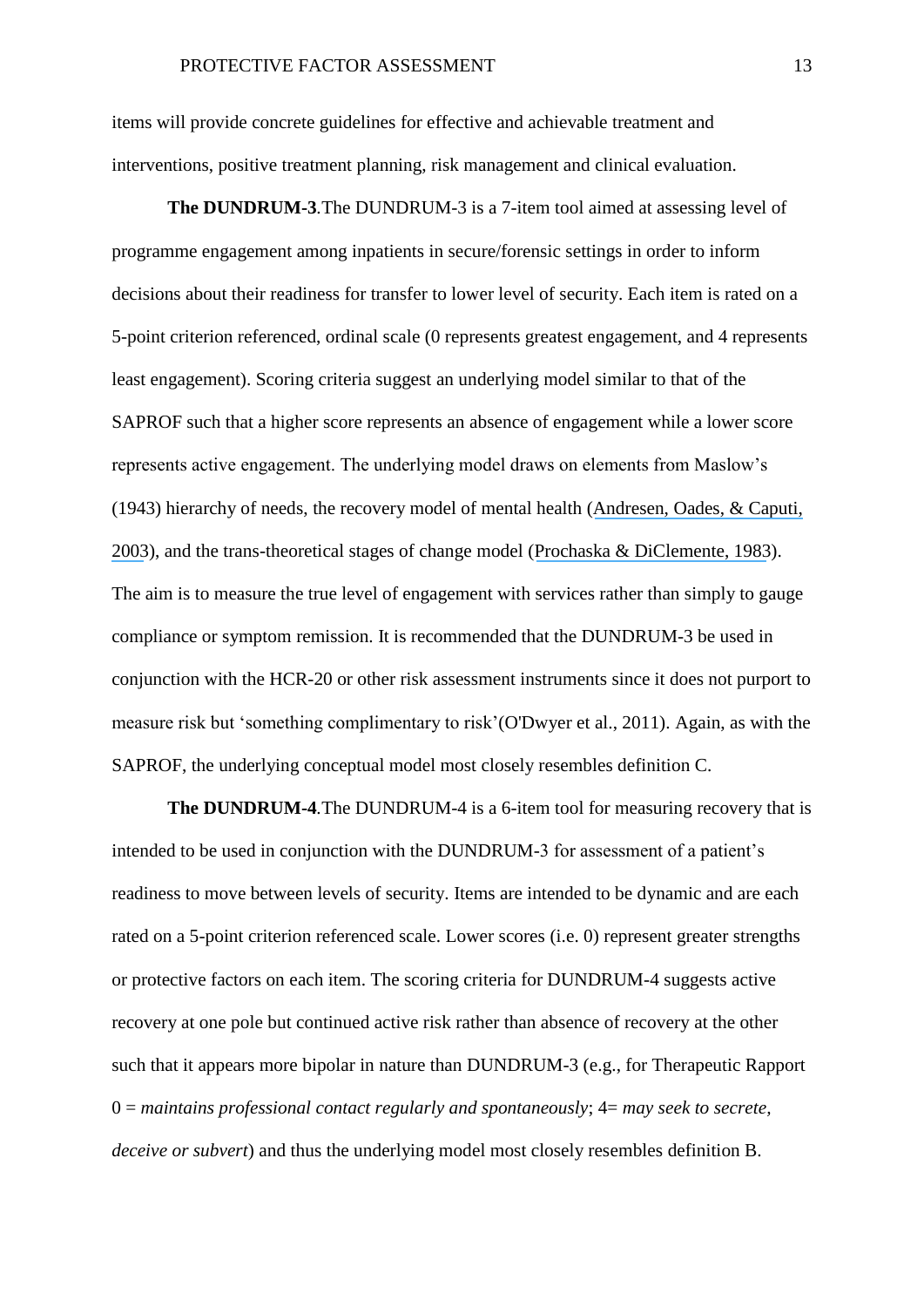Broadly, the five point scale is intended to equate to the need for an appropriate level of security (4 = *high security*, 3= *medium security*, 2= *low security*, 1 = *community or supervised setting*, 0 = *may be suitable for absolute discharge*).

#### **Risk of Bias**

The quality assessment of primary studies revealed that six studies were rated as low risk of bias, ten studies were rated as unclear risk, and one study was rated as high risk of bias (see Appendix C, available on-line). The most common causes of potential bias were having the same person collect outcomes data as completing the risk assessment, not providing an adequate description of assessor independence or blinding, or failing to provide evidence of consecutive or random sampling of participants.

#### **Mean Weighted Effect Sizes**

The results of the meta-analysis are presented in Table 1. Overall, the moderators accounted for a significant proportion of the heterogeneity of effect sizes (*Q*[16]=58.56,  $p<.001$ ); however, there was still a significant amount of unexplained heterogeneity  $(O[109]=286.92, p<001)$ . The estimated Hedge's *g* value when the moderators were equivalent to the reference categories (i.e. Outcome  $=$  violent offending, scale type  $=$  risk, bias  $=$  low) was 0.88 (AUC $=$ .73). There was no significant effect of scale type on estimated effect size  $(Q[2]=3.51, p=.173)$ ; however, effect sizes were lower for protective scales and higher for summary judgments, compared with risk scales. Estimated effect sizes differed significantly as a function of outcome  $(Q[11]=52.39, p<.001)$ . With the exception of discharge, all estimated effect sizes were smaller than for violent offending; this difference was significant for sexual offending (-0.47; *p*=.021), inpatient self-harm (-0.68; *p*=.004), inpatient substance abuse (-0.53; *p*=.035), inpatient self-neglect (-0.50; *p*=.037), and inpatient victimisation  $(-0.70; p=.004)$ . The proportion of females in the sample did not moderate magnitude of effect sizes  $(O[1]=1.02, p=.313)$  and there was no significant effect of bias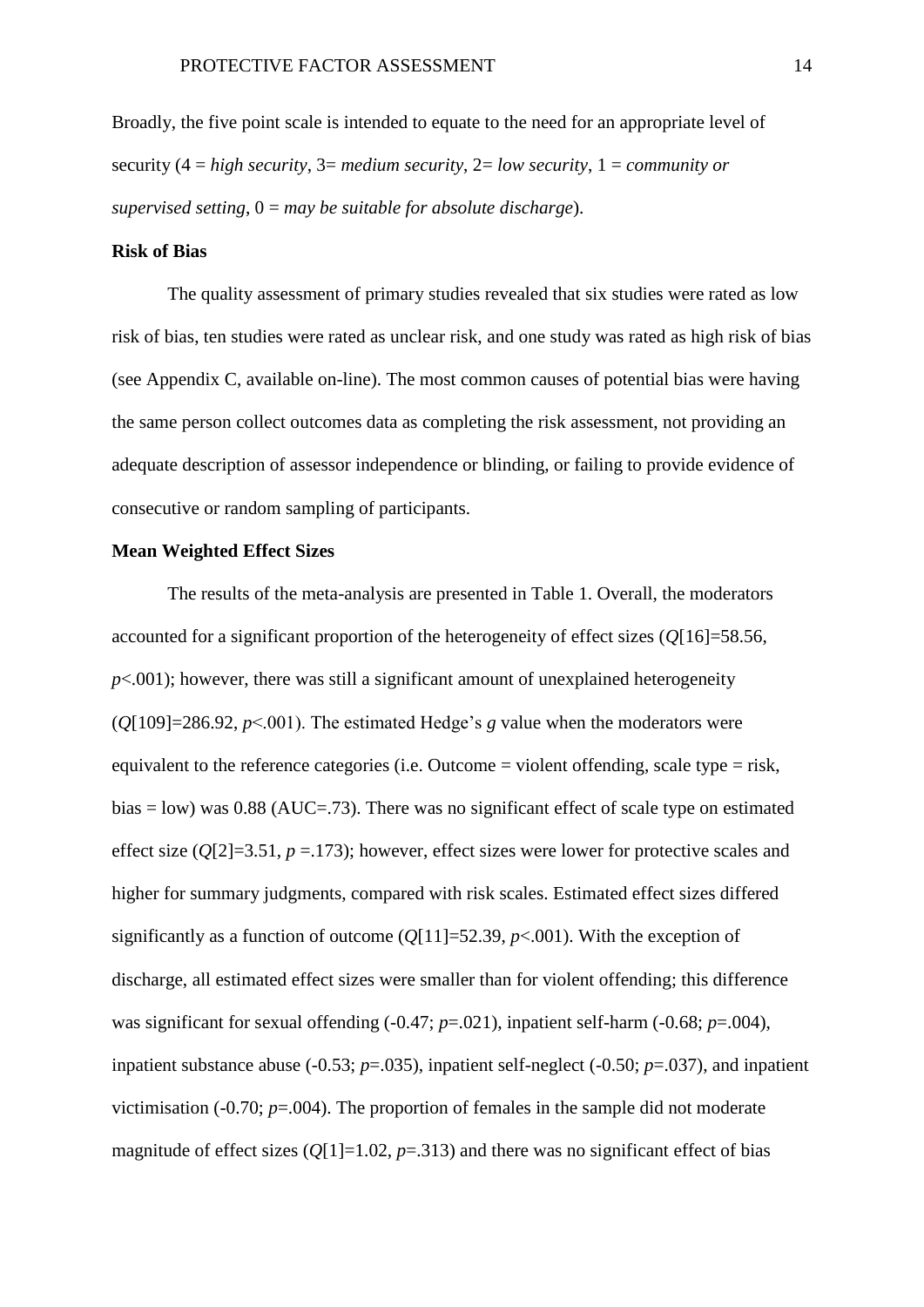(*Q*[2]=0.46, *p*=.796); however, estimated effect sizes were slightly larger for studies with a high risk of bias (0.16; *p*=.695).

Estimated mean weighted Hedge's *g* values for each outcome are presented in Figure 2. The largest effect size was for discharge (1.30; AUC=.82) and the smallest was for inpatient victimisation (0.17; AUC=.55). Half of the effect sizes were in the moderate to large range, while the remainder would be considered small; however, only the estimated effect sizes for discharge and violent offending were significantly greater than 0, based on inspection of 95% confidence intervals.

#### **Discussion**

The current study aimed to collate and synthesize the evidence for the predictive efficacy of a range of tools that have been devised to assist mental health and criminal justice professionals in the assessment of protective factors for important outcomes in adults. Our systematic search strategy revealed that there is currently no empirical evidence for the predictive efficacy of the IORNS, SDRRC, CSSRS or RFL variants for their target, or indeed any, outcomes in adults. Further, there was no evidence for the predictive validity of PF tools in a criminal justice service context, which may highlight a lack of research with this population. Of the four PF scales for which evaluative studies of predictive efficacy have been conducted, the START is the most researched. Our results revealed that protective factor scales performed poorly relative to the risk scales for the violent offending reference category, but not significantly so. This is consistent with evidence that strengths based models do not produce significantly different effects than other service models in people diagnosed with severe mental illness in terms of either level of functioning and quality of life ([Ibrahim, Michail & Callaghan, 2014](https://www.researchgate.net/publication/265394531_The_strengths_based_approach_as_a_service_delivery_model_for_severe_mental_illness_A_meta-analysis_of_clinical_trials?el=1_x_8&enrichId=rgreq-e3bf4a3a280c3cf01465ec7ad877da70-XXX&enrichSource=Y292ZXJQYWdlOzMwMzMwNjQ0MTtBUzozNjMwMTg2MjcxMDg4NjVAMTQ2MzU2MTc5MzU1Nw==)), or in reduction of incidents of violent and criminal behaviour ([Troquete, van den Brink, Beintema, et al., 2013](https://www.researchgate.net/publication/236072137_Risk_assessment_and_shared_care_planning_in_out-patient_forensic_psychiatry_Cluster_randomised_controlled_trial?el=1_x_8&enrichId=rgreq-e3bf4a3a280c3cf01465ec7ad877da70-XXX&enrichSource=Y292ZXJQYWdlOzMwMzMwNjQ0MTtBUzozNjMwMTg2MjcxMDg4NjVAMTQ2MzU2MTc5MzU1Nw==)). However, prediction of violent offending from risk scales in turn performed more poorly than summary judgements. This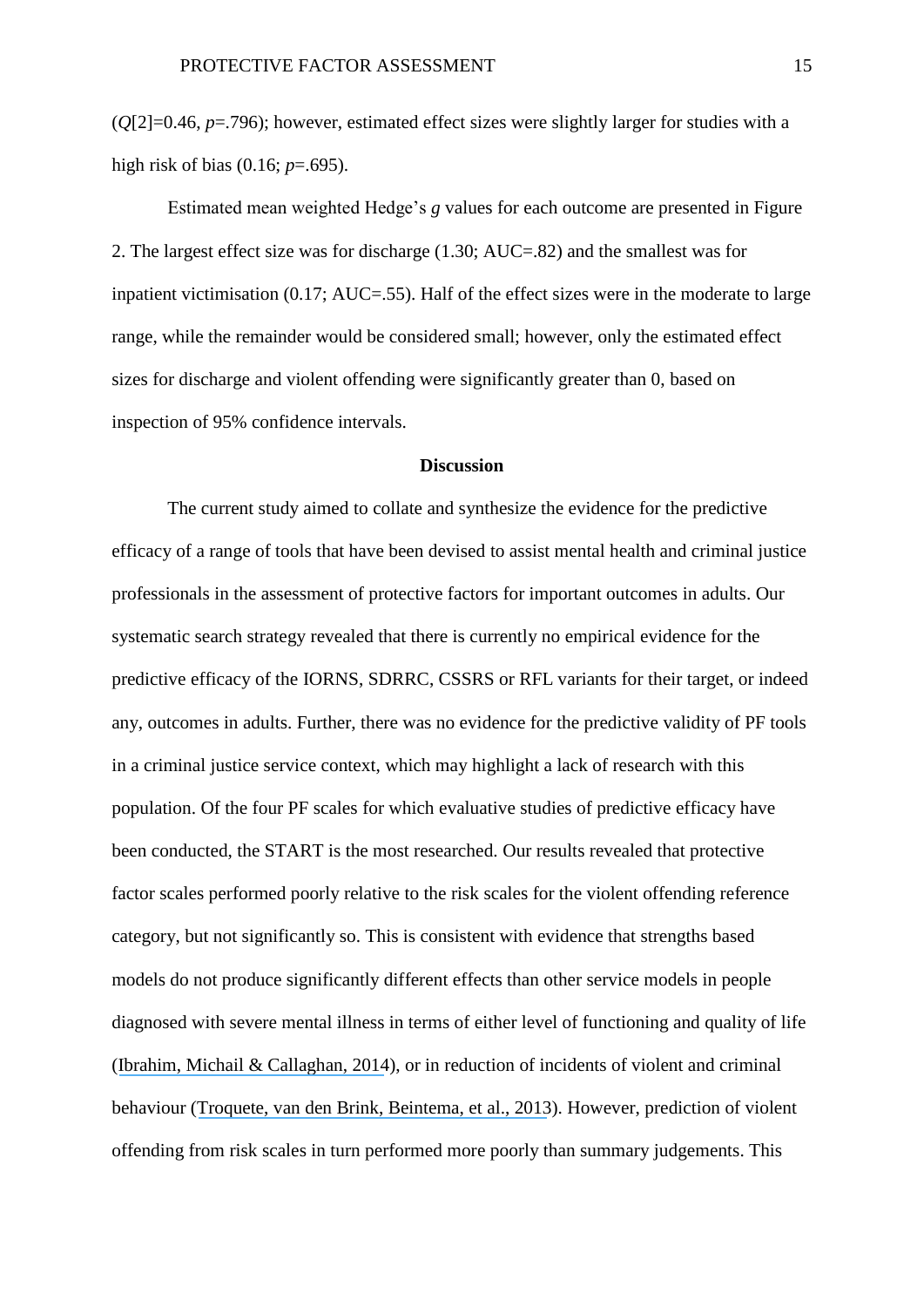suggests that some element of the summary judgement is informed by factors not captured by risk assessment scales and is consistent with previous research which has found superior predictive efficacy for summary judgements for a range of outcomes (e.g., O'Shea et al., 2013). Both the START and SAPROF guidance recommends that the individual's HCR-20 assessment should be considered in conjunction with the protective scales when forming overall judgements and could partly explain this finding.

The current design does not allow us to conclude that protective scales contribute uniquely to the formulation of a more accurate summary judgement although we have previously found evidence for this to be true to a small extent in the case for prediction of violence using the START (O'Shea, et al., 2015). A lack of consensus about how protective factors should be conceptualised is one possible reason for their lack of inclusion in assessment tools. However, the tools included in the current study were largely consistent with our definition C, corresponding to conceptually distinct protective factors, that are balanced against risk factors either at the item level, as is the case with the START, or, at least in the formulation of overall risk judgments, as in the SAPROF. This suggests that tools based on this underpinning theory are preferred clinically.

Predictive efficacy for the range of outcomes beyond violent offending considered by PF schedules, most notably the START and DUNDRUM family measures, was generally significantly poorer than for the reference category; this may in part reflect the relative clarity of outcomes related to offending in comparison with other outcomes. With the notable exception of discharge, Hedge's *g* values were not significantly different from 0 for sexual offending, moves to higher security, unauthorised leave, inpatient aggression, self-harm, substance abuse, self-neglect and victimisation. This is consistent with previous examinations of the START (O'Shea & Dickens, 2014) and suggests that there are still considerable strides to be made in terms of developing protective factors tools for prediction of non-violent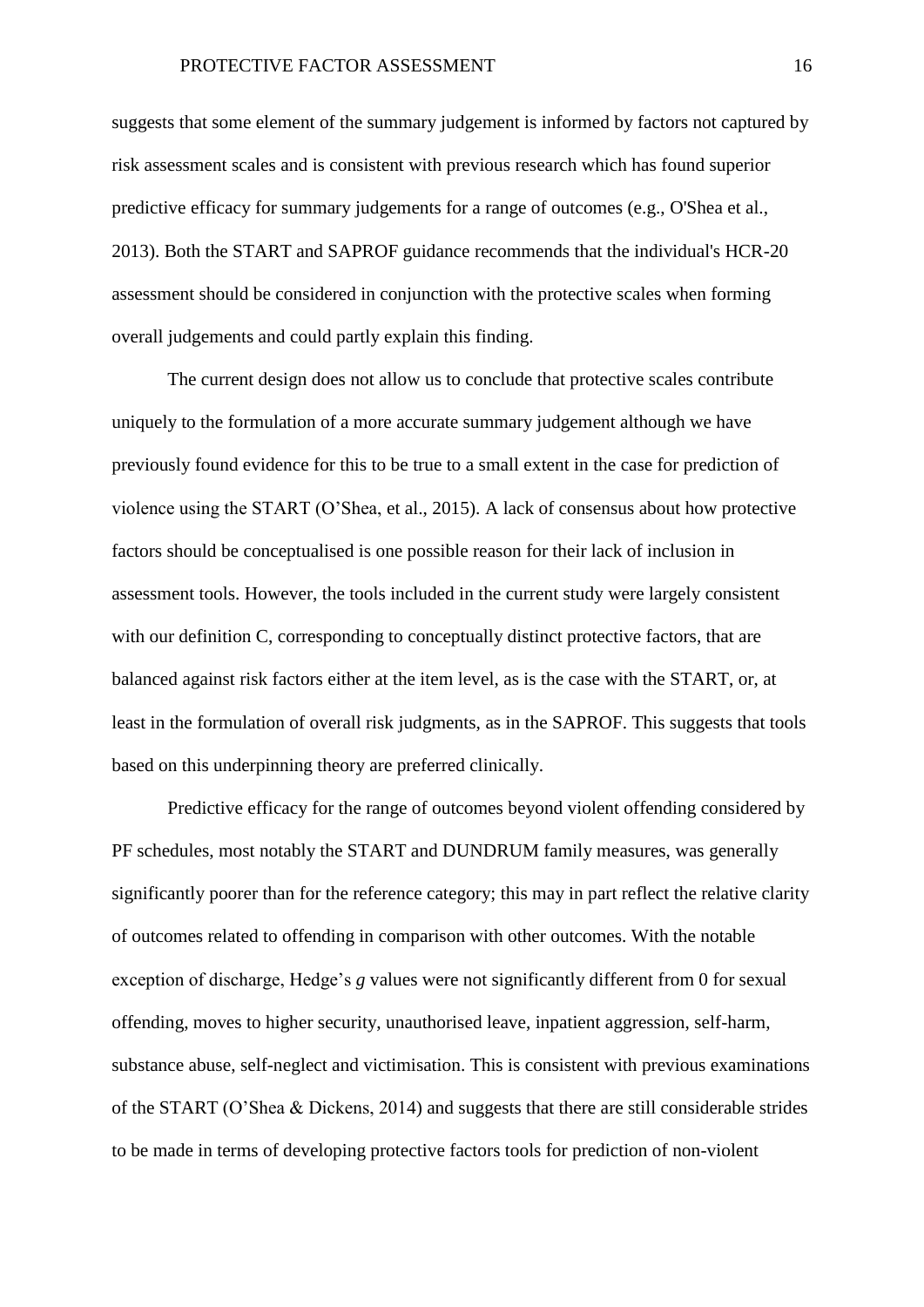outcomes. Further, it suggests that it may be overambitious for one tool, such as the START, to aim to assist in risk-assessment for a range of disparate outcomes.

We interpret significant results for prediction of discharge by the DUNDRUM-3 and DUNDRUM-4 as, at least partly, resulting from the fact that the outcome of interest is essentially a clinical decision, which is based on the criteria measured by the tools rather than a patient-determined outcome. This likely contributes to the large effect sizes since, even though outcomes were independent of rating, the clinical criteria for making a decision to discharge a patient are precisely the same criteria captured by the tools.

Effect sizes were found not to be moderated by either female gender, nor by study quality. For gender, this may seem surprising since a recent study has found that the START has superior predictive efficacy in females compared with males (O'Shea & Dickens, 2015a). It is possible that protective factors in the remaining tools are inherently less prone to gender bias; we could not examine this using the current study design and recommend that it is subject to further investigation. It is also perhaps surprising that potential study bias did not moderate results, as it has been suggested that lower quality studies may overestimate effects due to less methodological rigour ([Sterne, Egger, & Smith, 2001](https://www.researchgate.net/publication/237132111_Systematic_Reviews_in_Health_Care_Investigating_and_Dealing_with_Publication_and_Other_Biases_in_Meta-analysis?el=1_x_8&enrichId=rgreq-e3bf4a3a280c3cf01465ec7ad877da70-XXX&enrichSource=Y292ZXJQYWdlOzMwMzMwNjQ0MTtBUzozNjMwMTg2MjcxMDg4NjVAMTQ2MzU2MTc5MzU1Nw==)). The large confidence intervals observed in the current study and the significant residual heterogeneity suggest that there may be additional factors that moderate effect size; future research, when the literature on PFs is more established, should aim to investigate the potential influence of factors such as authorship bias, ethnicity, diagnosis, study setting, and research vs. routine assessment.

## **Limitations**

There were a number of records that we could not obtain, despite attempted communication with the authors; however, we did review a number of articles that would be considered as grey literature and ultimately included one thesis and one manuscript submitted for publication, reducing the likelihood of publication bias. The overall quality of included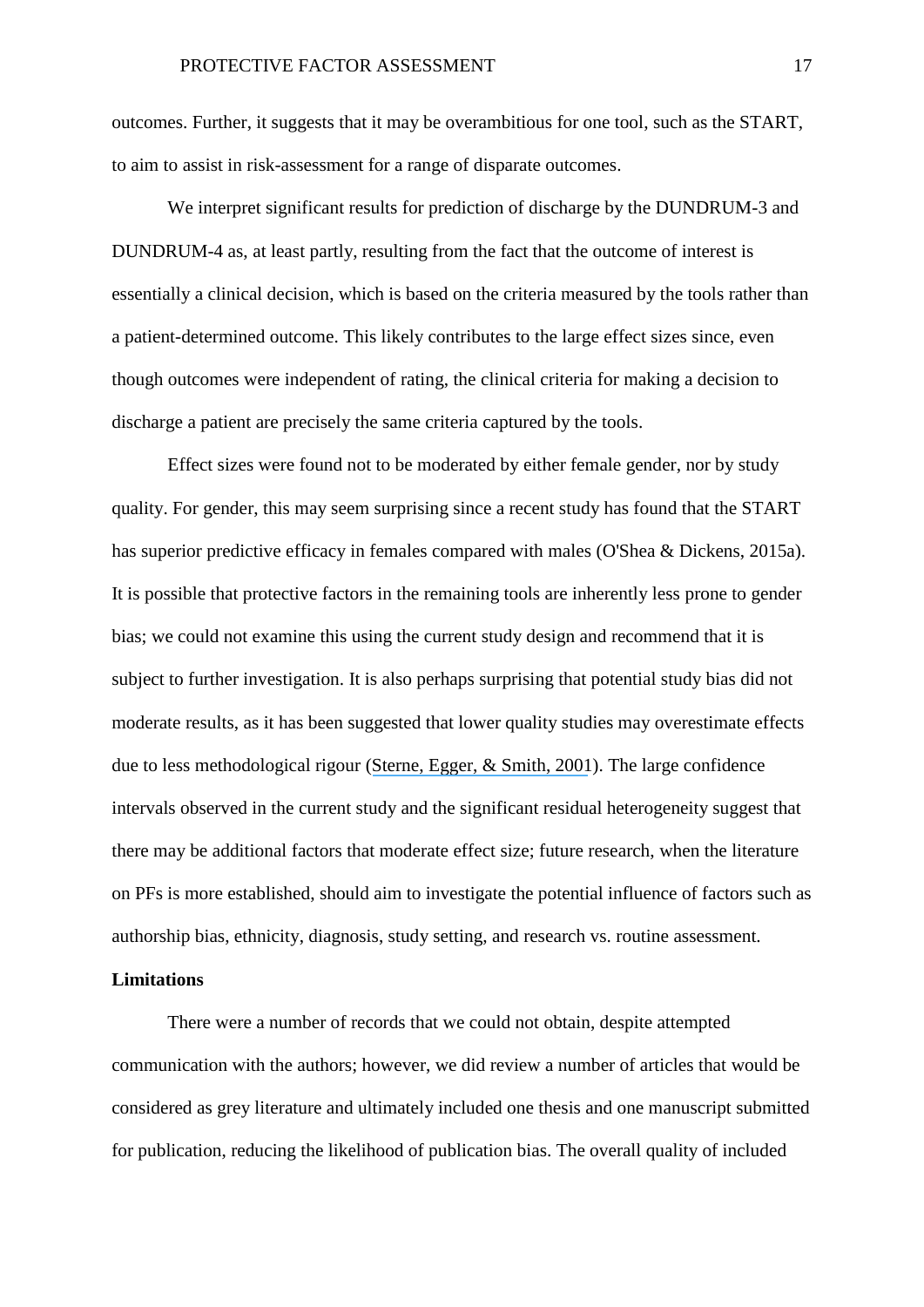studies was disappointing, with 11 of the 17 studies being rated as unclear or high risk of bias. Further, there were a number of scale-outcome combinations where there was only one available study which limited our ability to conduct more detailed analysis examining the interaction between outcome and scale. However, these criticisms are more a criticism of the state of the existing literature, than the current review itself, and highlight the need for more high quality studies investigating the role of protective factors for adverse outcomes in vulnerable adults.

#### **Implications and Future Directions**

The current study demonstrates that the incorporation of assessment of protective factors in determining risk among adults under the care of mental health and criminal justice services is in its infancy. Compared with studies of the predictive value of violence risk assessment tools (e.g., [Singh, Grann,](https://www.researchgate.net/publication/49775226_A_comparative_study_of_risk_assessment_tools_A_systematic_review_and_metaregression_analysis_of_68_studies_involving_25980_participants?el=1_x_8&enrichId=rgreq-e3bf4a3a280c3cf01465ec7ad877da70-XXX&enrichSource=Y292ZXJQYWdlOzMwMzMwNjQ0MTtBUzozNjMwMTg2MjcxMDg4NjVAMTQ2MzU2MTc5MzU1Nw==) et al., 2011) the evidence base is very limited, particularly for criminal justice populations for whom there was no empirical evidence. There is a need for a clearer conceptualisation of protective factors to facilitate future research regarding their efficacy; such research should determine if their consideration adds to riskassessment beyond what is achieved by risk factors alone and determine relevance for outcomes other than aggression A number of authors have claimed that the value of PF assessment may lie elsewhere, for example in its promotion of a holistic view and development of therapeutic relationship. These claims however are hitherto unsubstantiated and deserve research attention in their own right as they cannot be answered by designs aimed at ascertaining predictive efficacy.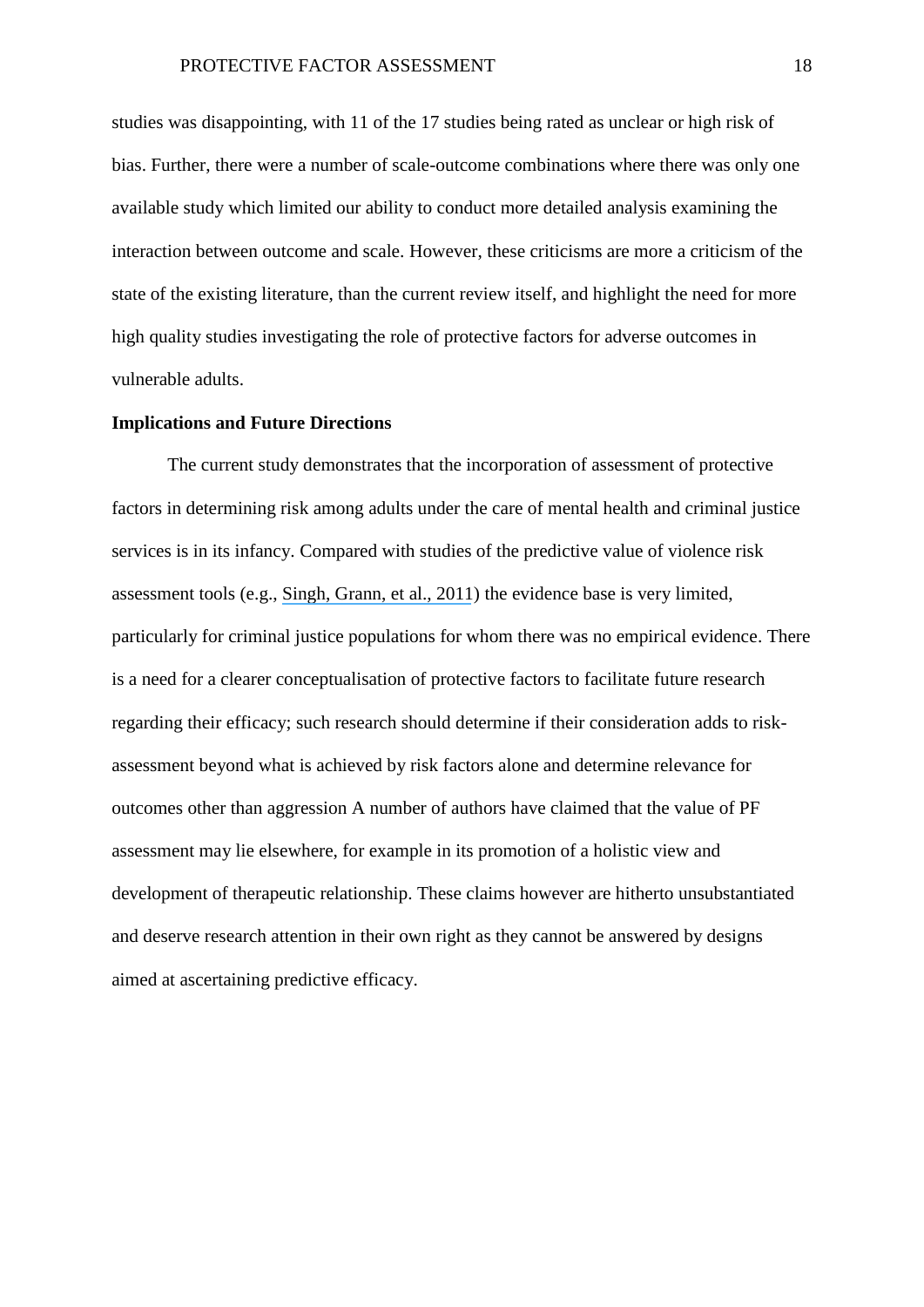#### References

References marked with an asterisk indicate those included in the meta-analysis

- \*Abidin, Z., Davoren, M., Naughton, L., Gibbons, O., Nulty, A., & Kennedy, H. G. (2013). Susceptibility (risk and protective) factors for in-patient violence and self-harm: Prospective study of structured professional judgement instruments START and SAPROF, DUNDRUM-3 and DUNDRUM-4 in forensic mental health services. *BMC Psychiatry, 13*(1), 197. doi: 10.1186/1471-244X-13-197
- Andresen, R., Oades, L., & [Caputi, P. \(2003\). The experience of recovery from](https://www.researchgate.net/publication/9079293_The_Experience_of_Recovery_from_Schizophrenia_Towards_an_Empirically_Validated_Stage_Model?el=1_x_8&enrichId=rgreq-e3bf4a3a280c3cf01465ec7ad877da70-XXX&enrichSource=Y292ZXJQYWdlOzMwMzMwNjQ0MTtBUzozNjMwMTg2MjcxMDg4NjVAMTQ2MzU2MTc5MzU1Nw==) [schizophrenia: towards an empirically validated stage model.](https://www.researchgate.net/publication/9079293_The_Experience_of_Recovery_from_Schizophrenia_Towards_an_Empirically_Validated_Stage_Model?el=1_x_8&enrichId=rgreq-e3bf4a3a280c3cf01465ec7ad877da70-XXX&enrichSource=Y292ZXJQYWdlOzMwMzMwNjQ0MTtBUzozNjMwMTg2MjcxMDg4NjVAMTQ2MzU2MTc5MzU1Nw==) *Australasian Psychiatry, 37*[\(5\), 586-594. doi: 10.1046/j.1440-1614.2003.01234.x](https://www.researchgate.net/publication/9079293_The_Experience_of_Recovery_from_Schizophrenia_Towards_an_Empirically_Validated_Stage_Model?el=1_x_8&enrichId=rgreq-e3bf4a3a280c3cf01465ec7ad877da70-XXX&enrichSource=Y292ZXJQYWdlOzMwMzMwNjQ0MTtBUzozNjMwMTg2MjcxMDg4NjVAMTQ2MzU2MTc5MzU1Nw==)
- Borum, R. (2006). *[Manual for the structured assessment of violence risk in youth \(SAVRY\).](https://www.researchgate.net/publication/241835686_Manual_for_the_Structured_Assessment_of_Violence_Risk_in_Youth_SAVRY?el=1_x_8&enrichId=rgreq-e3bf4a3a280c3cf01465ec7ad877da70-XXX&enrichSource=Y292ZXJQYWdlOzMwMzMwNjQ0MTtBUzozNjMwMTg2MjcxMDg4NjVAMTQ2MzU2MTc5MzU1Nw==)* Odessa, Florida: Psychological Assessment Resources.
- \*Braithwaite, E., Charette, Y., Crocker, A. G., & Reyes, A. (2010). The predictive validity of clinical ratings of the Short-Term Assessment of Risk and Treatability (START). *The International Journal of Forensic Mental Health, 9*(4), 271-281. doi:

10.1080/14999013.2010.534378

- Child Welfare Information Gateway, Children's Bureau, FRIENDS National Resource Center For Community-Based Child Abuse Prevention, & Families (2014). *Prevention Resource Guide: Making Meaningful Connections*. Washington: Department of Health and Human Services.
- \*Chu, C. M., Thomas, S. D., Ogloff, J. R., & Daffern, M. (2011). The predictive validity of the Short-Term Assessment of Risk and Treatability (START) in a secure forensic hospital: Risk factors and strengths. *The International Journal of Forensic Mental Health, 10*(4), 337-345. doi: 10.1080/14999013.2011.629715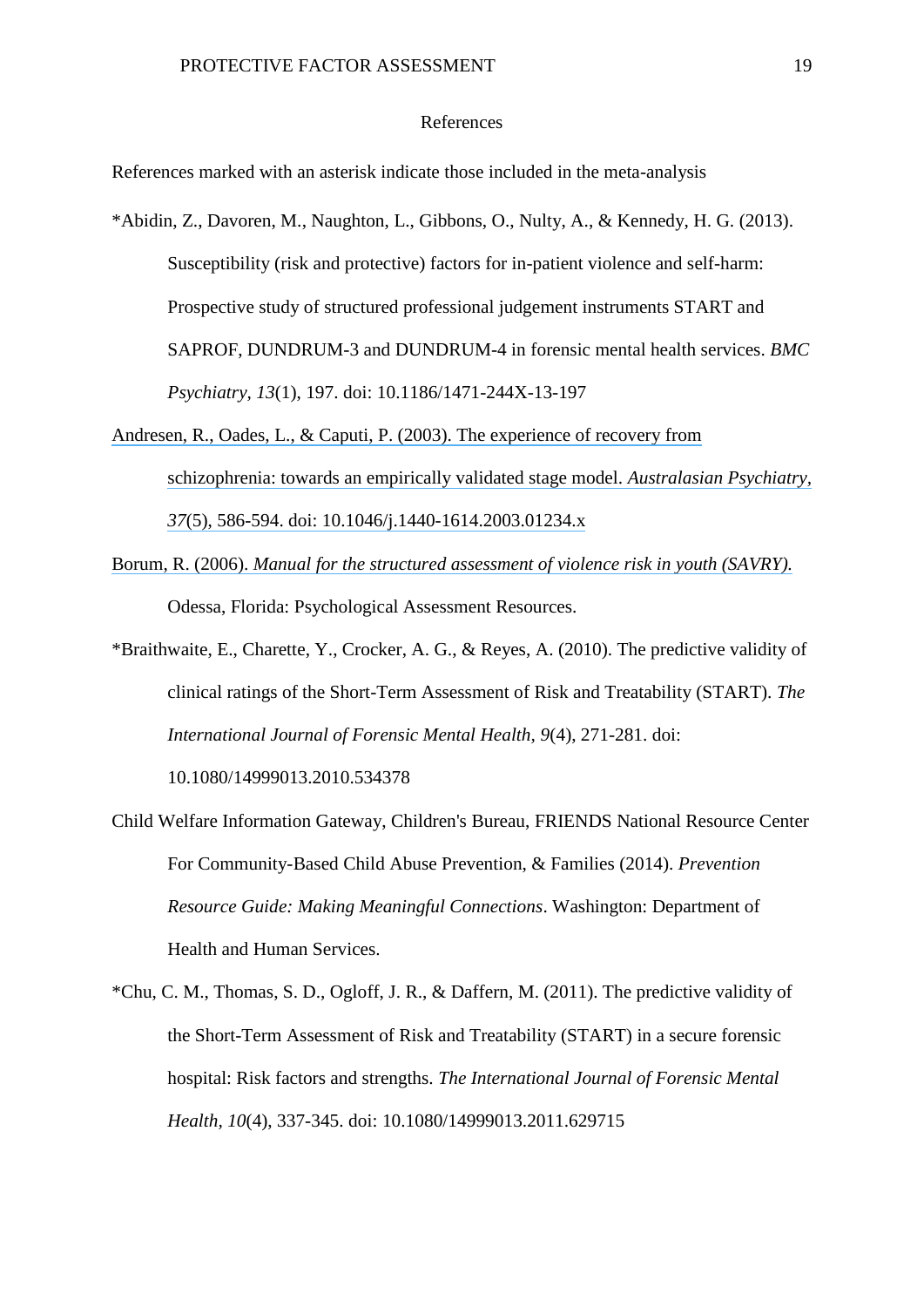- \*Chu, C. M., Thomas, S. D., Ogloff, J. R., & Daffern, M. (2013). The short- to medium-term predictive accuracy of static and dynamic risk assessment measures in a secure forensic hospital. *Assessment, 20*(2), 230-241. doi: 10.1177/1073191111418298
- Cohen, J. (1992). A power primer. *Psychological Bulletin, 112*(1), 155. doi.org/10.1037/0033-2909.112.1.155
- \*Davoren, M., Abidin, Z., Naughton, L., Gibbons, O., Nulty, A., Wright, B., & Kennedy, H. G. (2013). Prospective study of factors influencing conditional discharge from a forensic hospital: The DUNDRUM-3 programme completion and DUNDRUM-4 recovery structured professional judgement instruments and risk. *BMC Psychiatry, 13,*  185. doi:10.1186/1471-244X-13-185
- \*Davoren, M., O'Dwyer, S., Abidin, Z., Naughton, L., Gibbons, O., Doyle, E., . . . Kennedy, H. G. (2012). Prospective in-patient cohort study of moves between levels of therapeutic security: The DUNDRUM-1 triage security, DUNDRUM-3 programme completion and DUNDRUM-4 recovery scales and the HCR-20. *BMC Psychiatry, 12*, 80. doi: 10.1186/1471-244X-12-80
- de Ruiter, C., & Nicholls, T. L. (2011). Protective factors in forensic mental health: A new frontier. *The International Journal of Forensic Mental Health, 10*(3), 160-170. doi: 10.1080/14999013.2011.600602
- de Vogel, V., de Ruiter, C., Bouman, Y., & de Vries Robbé, M. (2012). *SAPROF. Guidelines for the assessment of protective factors for violence risk (English version 2nd Edition)*. Utrecht: Forum Educatief.
- \*de Vries Robbe, M., de Vogel, V., & Douglas, K. S. (2013). Risk factors and protective factors: A two-sided dynamic approach to violence risk assessment. *Journal of Forensic Psychiatry & Psychology, 24*(4), 440-457. doi: 10.1080/14789949.2013.818162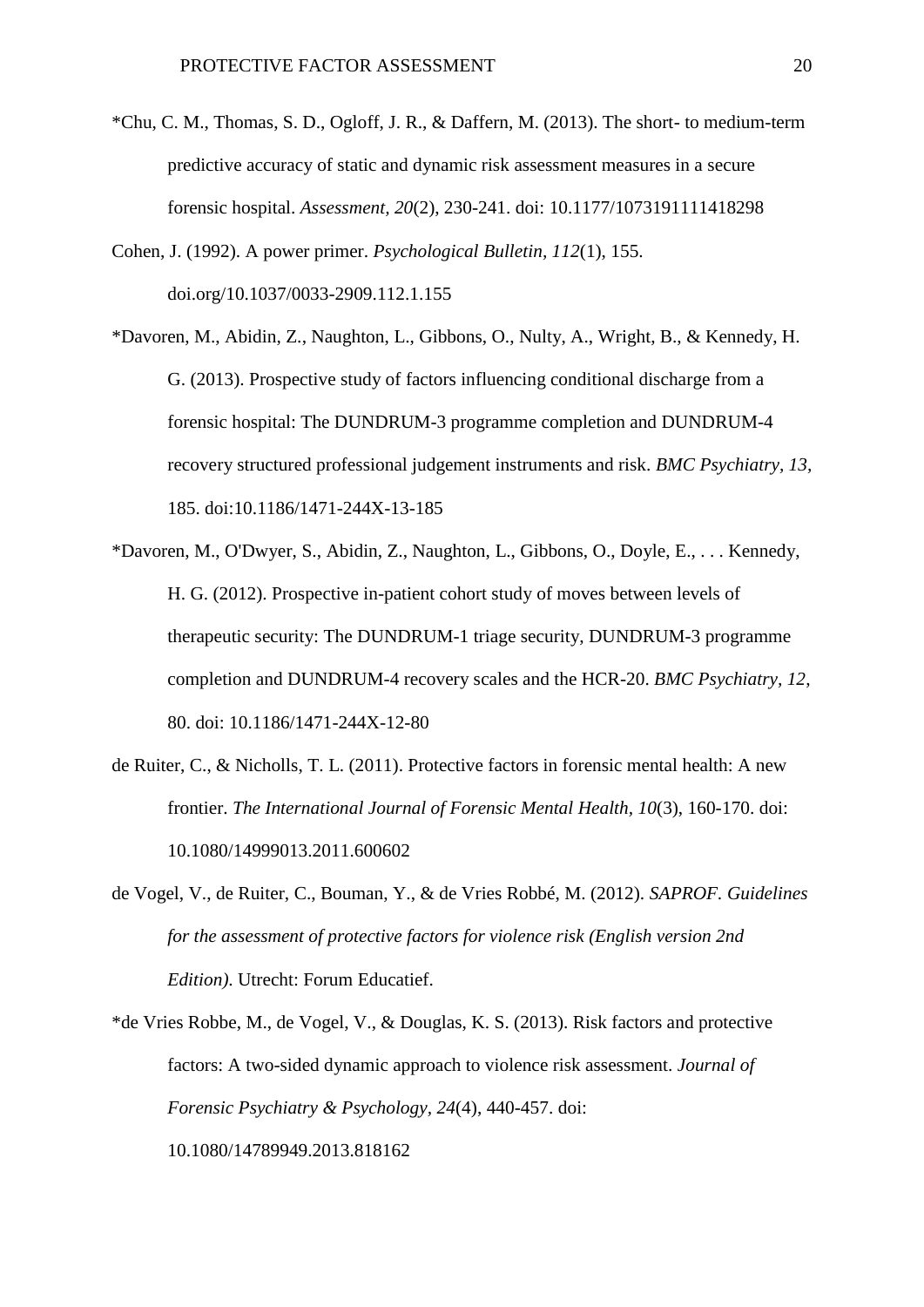- de Vries Robbe, M., de Vogel, V., Douglas, K. S., & Nijman, H. L. (2014). Changes in dynamic risk and protective factors for violence during inpatient forensic psychiatric treatment: Predicting reductions in postdischarge community recidivism. *Law and Human Behavior, 39*(1), 53-61. doi.org/10.1037/lhb0000089
- \*de Vries Robbe, M., de Vogel, V., Koster, K., & Bogaerts, S. (2015). Assessing protective factors for sexually violent offending with the SAPROF. *Sexual Abuse: Journal of Research and Treatment, 27*(1), 51-70. doi: 10.1177/1079063214550168
- de Vries Robbé, M., de Vogel, V., & Stam, J. (2012). Protective factors for violence risk: The value for clinical practice. *Psychology, 3*(12A), 1259-1263. doi: 10.4236/psych.2012.312A187
- \*de Vries Robbe, M., de Vogel, V., Wever, E. C., Douglas, K. S., & Nijman, H. L. I. (2014). Risk and protective factors for inpatient aggression. *Manuscript submitted for publication*.
- Del Re, A. C. (2013). compute.es: Compute Effect Sizes. *R package version 0.2-2.*
- \*Desmarais, S. L., Nicholls, T. L., Wilson, C. M., & Brink, J. (2012). Using dynamic risk and protective factors to predict inpatient aggression: Reliability and validity of START assessments. *Psychological Assessment, 24*(3), 685-700. doi: 10.1037/a0026668
- Edelstein, B. A., Heisel, M. J., McKee, D. R., Martin, R. R., Koven, L. P., Duberstein, P. R., & Britton, P. C. (2009). Development and psychometric evaluation of the Reasons for Living-Older Adults Scale: A suicide risk assessment inventory. *Gerontologist, 49*(6), 736-745. doi: 10.1093/geront/gnp052
- \*Gray, N. S., Benson, R., Craig, R., Davies, H., Fitzgerald, S., Huckle, P., . . . Snowden, R. J. (2011). The Short-Term Assessment of Risk and Treatability (START): A prospective study of inpatient behavior. *The International Journal of Forensic Mental Health, 10*(4), 305-313. doi: 10.1080/14999013.2011.631692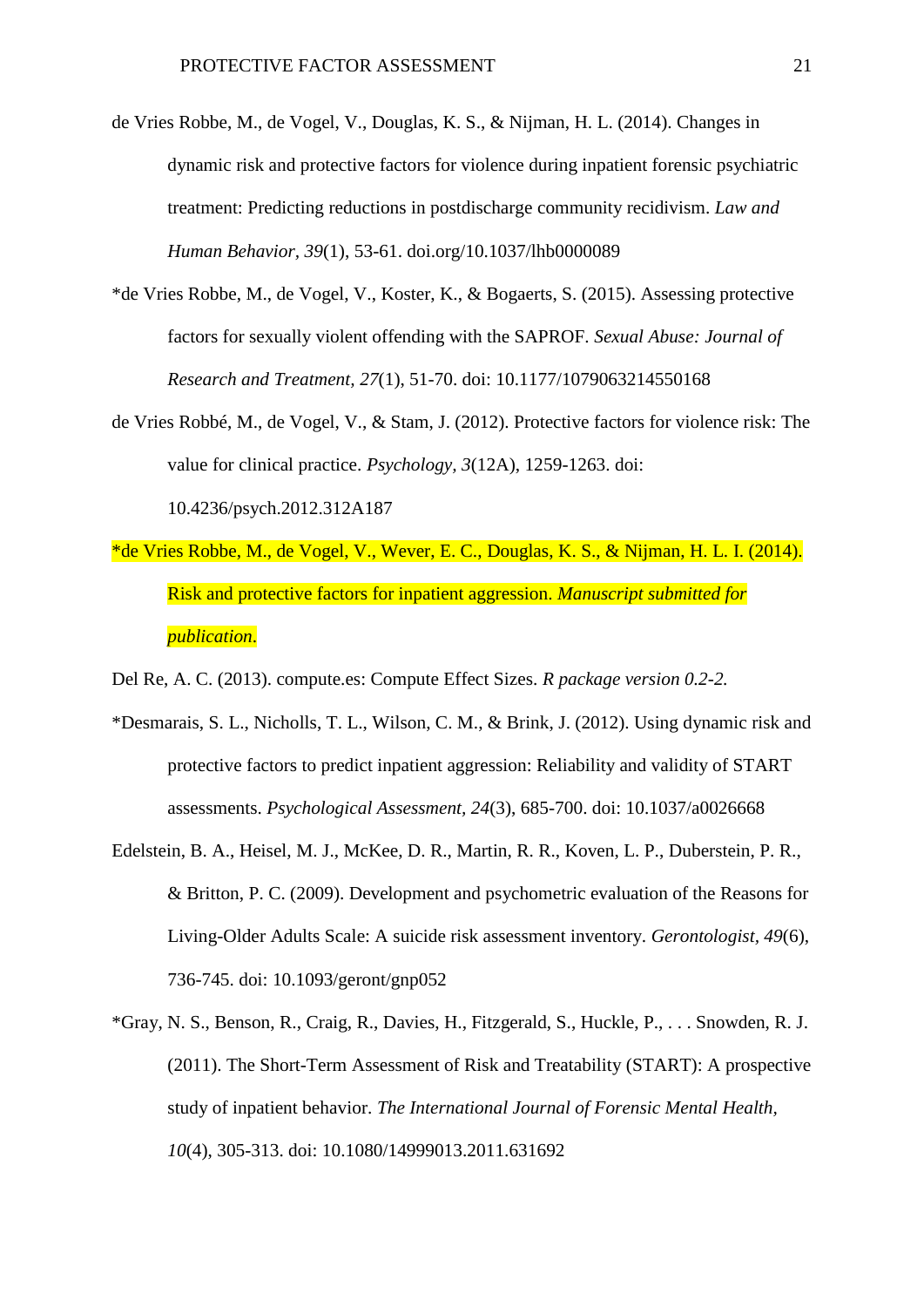- [Gutierrez, P. M., Osman, A., Barrios, F. X., Kopper, B. A., Baker, M. T., & Haraburda, C. M.](https://www.researchgate.net/publication/11443905_Development_of_the_Reasons_for_Living_Inventory_for_Young_Adults_RFL-YA?el=1_x_8&enrichId=rgreq-e3bf4a3a280c3cf01465ec7ad877da70-XXX&enrichSource=Y292ZXJQYWdlOzMwMzMwNjQ0MTtBUzozNjMwMTg2MjcxMDg4NjVAMTQ2MzU2MTc5MzU1Nw==)  [\(2002\). Development of the reasons for living inventory for young adults.](https://www.researchgate.net/publication/11443905_Development_of_the_Reasons_for_Living_Inventory_for_Young_Adults_RFL-YA?el=1_x_8&enrichId=rgreq-e3bf4a3a280c3cf01465ec7ad877da70-XXX&enrichSource=Y292ZXJQYWdlOzMwMzMwNjQ0MTtBUzozNjMwMTg2MjcxMDg4NjVAMTQ2MzU2MTc5MzU1Nw==) *Journal of Clinical Psychology, 58*[\(4\), 339-357. doi: 10.1002/jclp.1147](https://www.researchgate.net/publication/11443905_Development_of_the_Reasons_for_Living_Inventory_for_Young_Adults_RFL-YA?el=1_x_8&enrichId=rgreq-e3bf4a3a280c3cf01465ec7ad877da70-XXX&enrichSource=Y292ZXJQYWdlOzMwMzMwNjQ0MTtBUzozNjMwMTg2MjcxMDg4NjVAMTQ2MzU2MTc5MzU1Nw==)
- [Gutierrez, P. M., Osman, A., Kopper, B. A., & Barrios, F. X. \(2000\). Why young people do](https://www.researchgate.net/publication/12514609_Why_Young_People_Do_Not_Kill_Themselves_The_Reasons_for_Living_Inventory_for_Adolescents?el=1_x_8&enrichId=rgreq-e3bf4a3a280c3cf01465ec7ad877da70-XXX&enrichSource=Y292ZXJQYWdlOzMwMzMwNjQ0MTtBUzozNjMwMTg2MjcxMDg4NjVAMTQ2MzU2MTc5MzU1Nw==) [not kill themselves: The Reasons for Living Inventory for Adolescents.](https://www.researchgate.net/publication/12514609_Why_Young_People_Do_Not_Kill_Themselves_The_Reasons_for_Living_Inventory_for_Adolescents?el=1_x_8&enrichId=rgreq-e3bf4a3a280c3cf01465ec7ad877da70-XXX&enrichSource=Y292ZXJQYWdlOzMwMzMwNjQ0MTtBUzozNjMwMTg2MjcxMDg4NjVAMTQ2MzU2MTc5MzU1Nw==) *Journal of Clinical Child Psychology, 29*[\(2\), 177-187. doi: 10.1207/S15374424jccp2902\\_4](https://www.researchgate.net/publication/12514609_Why_Young_People_Do_Not_Kill_Themselves_The_Reasons_for_Living_Inventory_for_Adolescents?el=1_x_8&enrichId=rgreq-e3bf4a3a280c3cf01465ec7ad877da70-XXX&enrichSource=Y292ZXJQYWdlOzMwMzMwNjQ0MTtBUzozNjMwMTg2MjcxMDg4NjVAMTQ2MzU2MTc5MzU1Nw==)
- Haney, E. M., O'Neil, M. E., Carson, S., Low, A., Peterson, K., Denneson, L. M., . . . Kansagara, D. (2012). Suicide risk factors and risk assessment tools: A systematic review. *VA-ESP Project #05-225*.
- [Hart, S. D. \(1998\). Psychopathy and risk for violence. In D. J. Cooke, A. E. Forth, & Hare, R.](https://www.researchgate.net/publication/288982579_Psychopathy_and_Risk_for_Violence?el=1_x_8&enrichId=rgreq-e3bf4a3a280c3cf01465ec7ad877da70-XXX&enrichSource=Y292ZXJQYWdlOzMwMzMwNjQ0MTtBUzozNjMwMTg2MjcxMDg4NjVAMTQ2MzU2MTc5MzU1Nw==) D. (Eds). *Psychopathy: Theory, research and implications for society* (pp. 355-373): Dordrecht, Netherlands: Kluwer.
- Hart, S. D. (2001). Assessing and managing violence risk. In K. S. Douglas, C. D. Webster, S. D. Hart, D. Eaves & J. R. P. Ogloff (Eds.), *HCR-20 violence risk management companion guide* (pp. 13-26): Burnaby, BC, Canada: Mental Health, Law, and Policy Institute, Simon Fraser University, and Department of Mental Health Law & Policy, University of South Florida.
- [Ibrahim, N., Michail, M., & Callaghan, P. \(2014\). The strengths based approach as a service](https://www.researchgate.net/publication/265394531_The_strengths_based_approach_as_a_service_delivery_model_for_severe_mental_illness_A_meta-analysis_of_clinical_trials?el=1_x_8&enrichId=rgreq-e3bf4a3a280c3cf01465ec7ad877da70-XXX&enrichSource=Y292ZXJQYWdlOzMwMzMwNjQ0MTtBUzozNjMwMTg2MjcxMDg4NjVAMTQ2MzU2MTc5MzU1Nw==)  [delivery model for severe mental illness: A](https://www.researchgate.net/publication/265394531_The_strengths_based_approach_as_a_service_delivery_model_for_severe_mental_illness_A_meta-analysis_of_clinical_trials?el=1_x_8&enrichId=rgreq-e3bf4a3a280c3cf01465ec7ad877da70-XXX&enrichSource=Y292ZXJQYWdlOzMwMzMwNjQ0MTtBUzozNjMwMTg2MjcxMDg4NjVAMTQ2MzU2MTc5MzU1Nw==) meta-analysis of clinical trials. *BMC Psychiatry, 14*(1), 243. [doi:10.1186/s12888-014-0243-6](https://www.researchgate.net/publication/265394531_The_strengths_based_approach_as_a_service_delivery_model_for_severe_mental_illness_A_meta-analysis_of_clinical_trials?el=1_x_8&enrichId=rgreq-e3bf4a3a280c3cf01465ec7ad877da70-XXX&enrichSource=Y292ZXJQYWdlOzMwMzMwNjQ0MTtBUzozNjMwMTg2MjcxMDg4NjVAMTQ2MzU2MTc5MzU1Nw==)
- \*Inett, A., Wright, G., Roberts, L., & Sheeran, A. (2014). Predictive validity of the START with intellectually disabled offenders. *Journal of Forensic Practice, 16*(1), 78-88. doi: 10.1108/JFP-12-2012-0029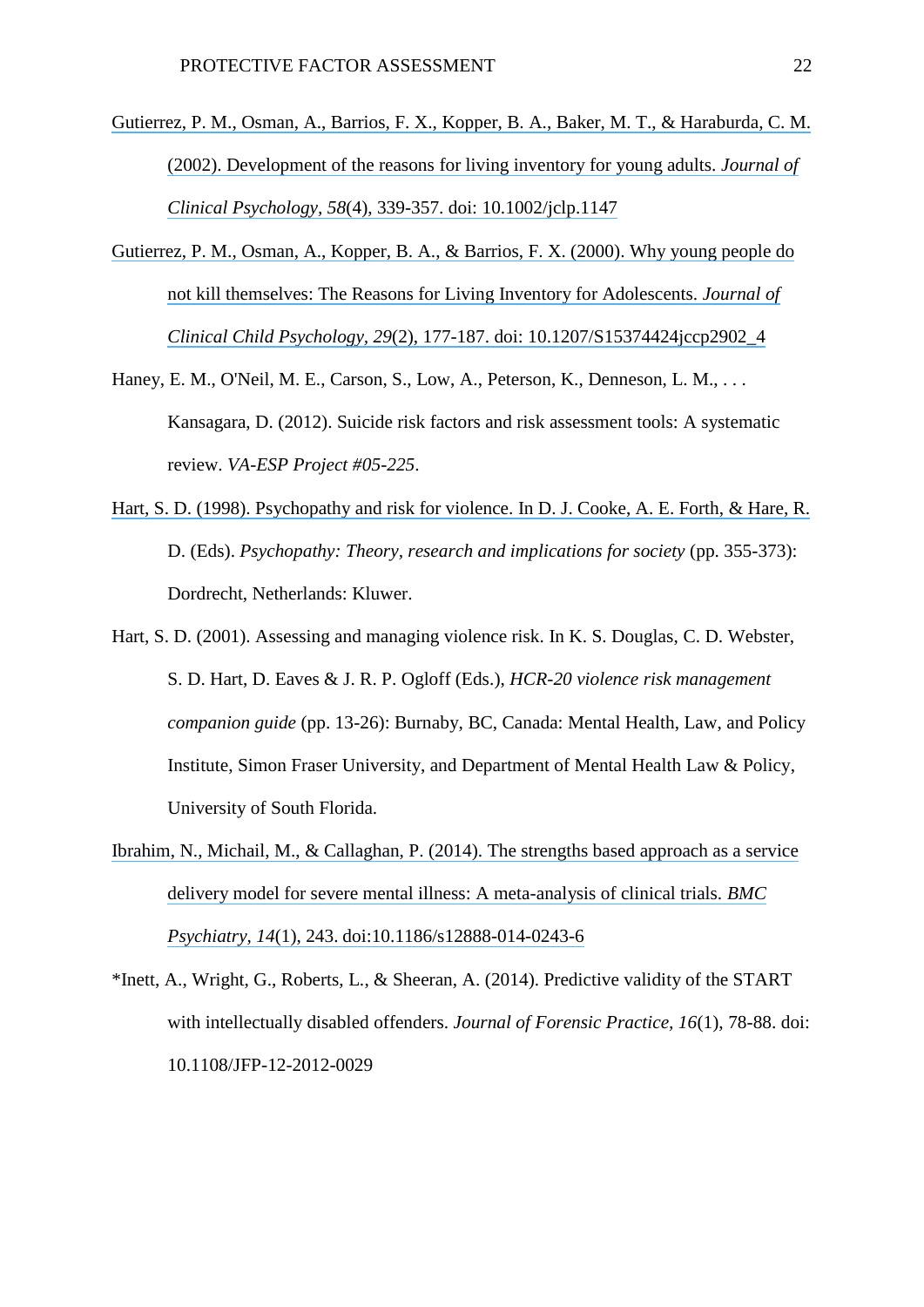- Ivanoff, A., Jang, S. J., Smyth, N. J., & Linehan, M. M. (1994). Fewer reasons for staying alive when you are thinking of killing yourself: The brief reasons for living inventory. *Journal of Psychopathology and Behavioral Assessment, 16*(1), 1-13.
- Jessor, R., Van Den Bos, J., Vanderryn, J., Costa, F. M., & Turbin, M. S. (1995). Protective factors in adolescent problem behavior: Moderator effects and developmental change. *Developmental Psychology, 31*(6), 923.
- Kennedy, H., O'Neill, C., Flynn, G., & Gill, P. (2010). *The Dundrum Toolkit: Dangerousness, UNDerstanding, Recovery and Urgency Manual (The Dundrum Quartet) V1. 0.21. Four Structured Professional Judgment Instruments for Admission Triage, Urgency, Treatment Completion and Recovery Assessments*. Dublin, Ireland: Trinity College Dublin.
- Lakens, D. (2013). Calculating and reporting effect sizes to facilitate cumulative science: A practical primer for t-tests and ANOVAs. *Frontiers in Psychology, 4*, 1-12. doi: http://dx.doi.org/10.3389/fpsyg.2013.00863
- Laub, J. H., & Lauritsen, J. L. (1994). The precursors of criminal offending across the life course. *Federal Probation, 58*(3), 51-57.
- Linehan, M. M., Goodstein, J. L., Nielsen, S. L., & Chiles, J. A. (1983). Reasons for staying alive when you are thinking of killing yourself: The Reasons for Living Inventory. *Journal of Consulting and Clinical Psychology, 51*(2), 276-286. doi: http://dx.doi.org/10.1037/0022-006X.51.2.276
- Maslow, A. H. (1943). A theory of human motivation. *Psychological Review, 50*(4), 370. doi: http://dx.doi.org/10.1037/h0054346
- Miccio-Fonseca, L. C. (2013). MEGA ♪: A New Paradigm in Risk Assessment Tools for Sexually Abusive Youth. *Journal of Family Violence, 28*(6), 623-634. doi: 10.1007/s10896-013-9527-8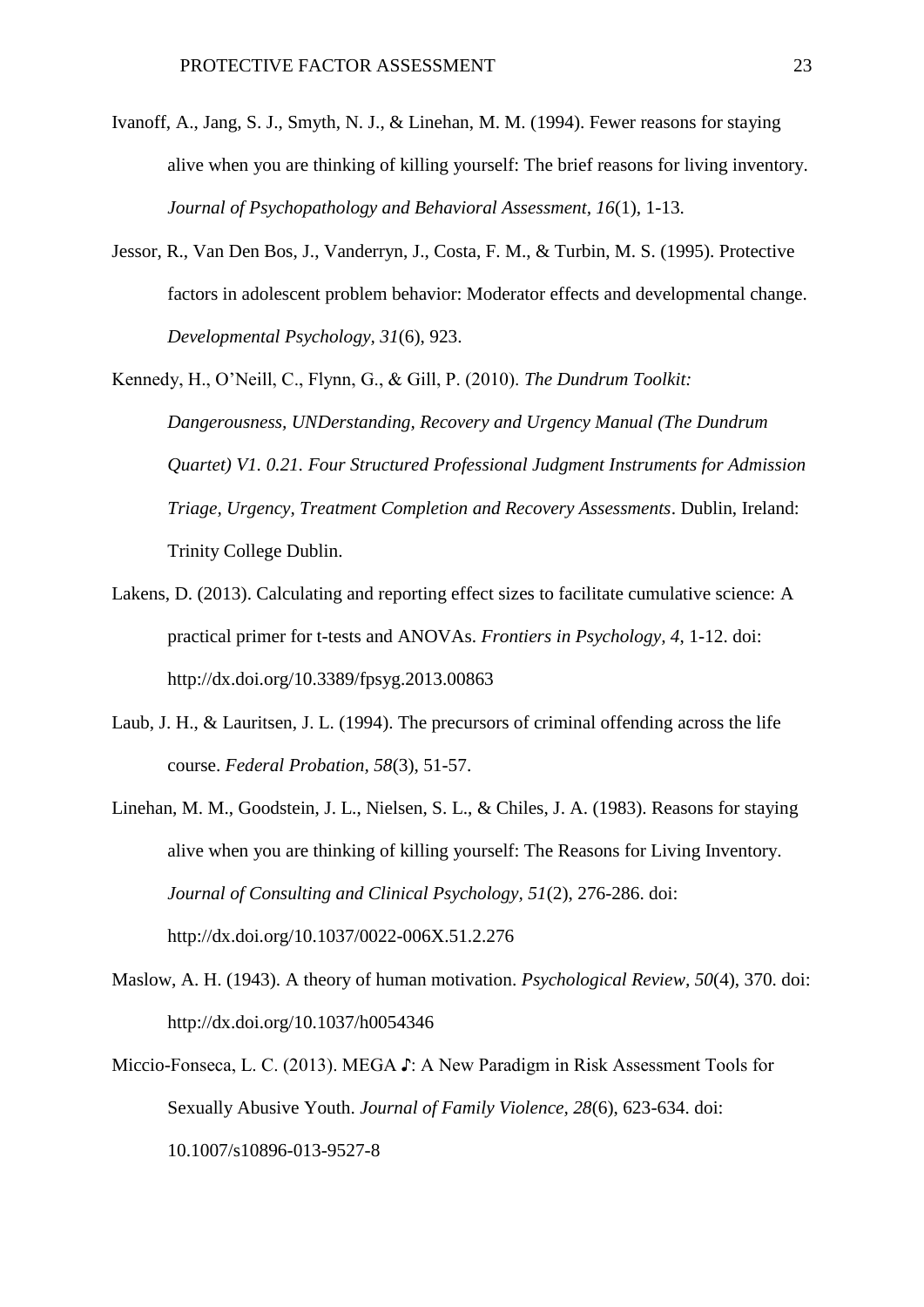- Miller, H. A. (2006). *Manual of the Inventory of Offender Risk, Needs, and Strrengths (IORNS)*. Odessa, FL: Psychological Assessment Resources.
- [Moher, D., Liberati, A., Tetzlaff, J., Altman, D. G., & The Prisma Group. \(2009\). Preferred](https://www.researchgate.net/publication/26805686_Preferred_Reporting_Items_for_Systematic_Reviews_and_Meta-Analyses_the_PRISMA_Statement?el=1_x_8&enrichId=rgreq-e3bf4a3a280c3cf01465ec7ad877da70-XXX&enrichSource=Y292ZXJQYWdlOzMwMzMwNjQ0MTtBUzozNjMwMTg2MjcxMDg4NjVAMTQ2MzU2MTc5MzU1Nw==)  [Reporting Items for Systematic Reviews and Meta-Analyses: The PRISMA](https://www.researchgate.net/publication/26805686_Preferred_Reporting_Items_for_Systematic_Reviews_and_Meta-Analyses_the_PRISMA_Statement?el=1_x_8&enrichId=rgreq-e3bf4a3a280c3cf01465ec7ad877da70-XXX&enrichSource=Y292ZXJQYWdlOzMwMzMwNjQ0MTtBUzozNjMwMTg2MjcxMDg4NjVAMTQ2MzU2MTc5MzU1Nw==) Statement. *PLoS Medicine, 6*[\(7\), e1000097. doi: 10.1371/journal.pmed.1000097](https://www.researchgate.net/publication/26805686_Preferred_Reporting_Items_for_Systematic_Reviews_and_Meta-Analyses_the_PRISMA_Statement?el=1_x_8&enrichId=rgreq-e3bf4a3a280c3cf01465ec7ad877da70-XXX&enrichSource=Y292ZXJQYWdlOzMwMzMwNjQ0MTtBUzozNjMwMTg2MjcxMDg4NjVAMTQ2MzU2MTc5MzU1Nw==)

[Monahan, J. \(1992\). Mental disorder and violent behavior: Perceptions and evidence.](https://www.researchgate.net/publication/21559713_Mental_Disorder_and_Violent_Behavior_Perceptions_and_Evidence?el=1_x_8&enrichId=rgreq-e3bf4a3a280c3cf01465ec7ad877da70-XXX&enrichSource=Y292ZXJQYWdlOzMwMzMwNjQ0MTtBUzozNjMwMTg2MjcxMDg4NjVAMTQ2MzU2MTc5MzU1Nw==) *American Psychologist, 47*[\(4\), 511. doi: http://dx.doi.org/10.1037/0003-](https://www.researchgate.net/publication/21559713_Mental_Disorder_and_Violent_Behavior_Perceptions_and_Evidence?el=1_x_8&enrichId=rgreq-e3bf4a3a280c3cf01465ec7ad877da70-XXX&enrichSource=Y292ZXJQYWdlOzMwMzMwNjQ0MTtBUzozNjMwMTg2MjcxMDg4NjVAMTQ2MzU2MTc5MzU1Nw==) [066X.47.4.511](https://www.researchgate.net/publication/21559713_Mental_Disorder_and_Violent_Behavior_Perceptions_and_Evidence?el=1_x_8&enrichId=rgreq-e3bf4a3a280c3cf01465ec7ad877da70-XXX&enrichSource=Y292ZXJQYWdlOzMwMzMwNjQ0MTtBUzozNjMwMTg2MjcxMDg4NjVAMTQ2MzU2MTc5MzU1Nw==)

- \*Morris, D. (2013). The predictive validity of the Short Term Assessment of Risk and Treatability in an inpatient female forensic population. *Unpublished Masters Thesis, School of Psychology, University of Birmingham, Birmingham, UK*.
- National Institute for Mental Health in England. (2004). Mental Health Policy Implementation Guide. *Retrieved 1st March 2012 from http://www.dh.gov.uk/en/Publicationsandstatistics/Publications/PublicationsPolicyAn dGuidance/DH\_4087136*.
- Nicholls, T. L., Gagnon, N., Crocker, A. G., Brink, J., Desmarais, S. L., & Webster, C. (2007). *START Outcomes Scale (SOS)*. Vancouver: BC Mental Health & Addiction Services.
- \*Nonstad, K., Nesset, M. B., Kroppan, E., Pedersen, T. W., NØttestad, J. A., Almvik, R., & Palmstierna, T. (2010). Predictive validity and other psychometric properties of the Short-Term Assessment of Risk and Treatability (START) in a Norwegian high secure hospital. *The International Journal of Forensic Mental Health, 9*(4), 294-299. doi: 10.1080/14999013.2010.534958
- O'Dwyer, S., Davoren, M., Abidin, Z., Doyle, E., McDonnell, K., & Kennedy, H. G. (2011). The DUNDRUM Quartet: Validation of structured professional judgement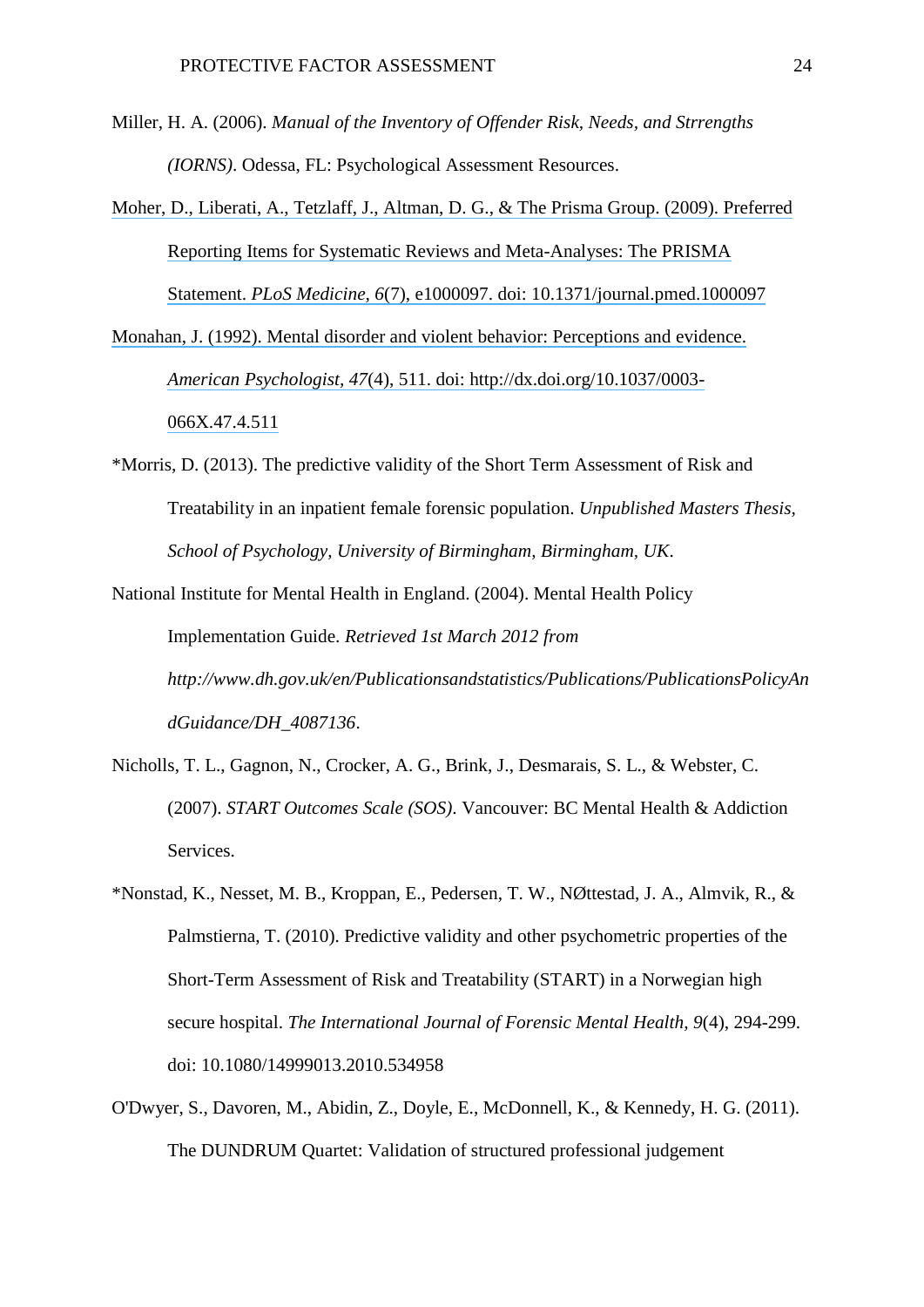instruments DUNDRUM-3 assessment of programme completion and DUNDRUM-4 assessment of recovery in forensic mental health services. *BMC Research Notes, 4*, 229-229. doi: 10.1186/1756-0500-4-229

- O'Shea, L. E., & Dickens, G. L. (2014). Short-Term Assessment of Risk and Treatability (START): Systematic review and meta-analysis. *Psychological Assessment, 26*(3), 990-1002. doi: 10.1037/a0036794
- O'Shea, L. E., & Dickens, G. L. (2015a). Predictive validity of the Short-Term Assessment of Risk and Treatability (START) for aggression and self-harm in a secure mental health service: Gender differences. *International Journal of Forensic Mental Health, 14*(2), 132-146. doi:10.1080/14999013.2015.1033112
- \*O'Shea, L. E., & Dickens, G. L. (2015b). Predictive validity of the START for unauthorized leave and substance abuse in a secure mental health setting. *International Journal of Nursing Studies, 52*(5), 970-979. Doi: http://dx.doi.org/10.1016/j.ijnurstu.2015.02.007
- O'Shea, L. E., Mitchell, A. E., Picchioni, M. M., & Dickens, G. L. (2013). Moderators of the predictive efficacy of the historical, clinical and risk management-20 for aggression in psychiatric facilities: Systematic review and meta-analysis. *Aggression and Violent Behavior, 18*, 255-270. doi: 10.1016/j.avb.2012.11.016
- \*O'Shea, L. E., Picchioni, M. M., & Dickens, G. L. (2015). The predictive validity of the Short-Term Assessment of Risk and Treatability (START) for multiple adverse outcomes. *Assessment*. doi: 10.1177/1073191115573301
- O'Shea, L. E., Picchioni, M. M., Mason, F. L., Sugarman, P. A., & Dickens, G. L. (2014). Predictive validity of the HCR-20 for inpatient self-harm. *Comprehensive Psychiatry, 55*(8), 1937-1949. doi:10.1016/j.comppsych.2014.07.010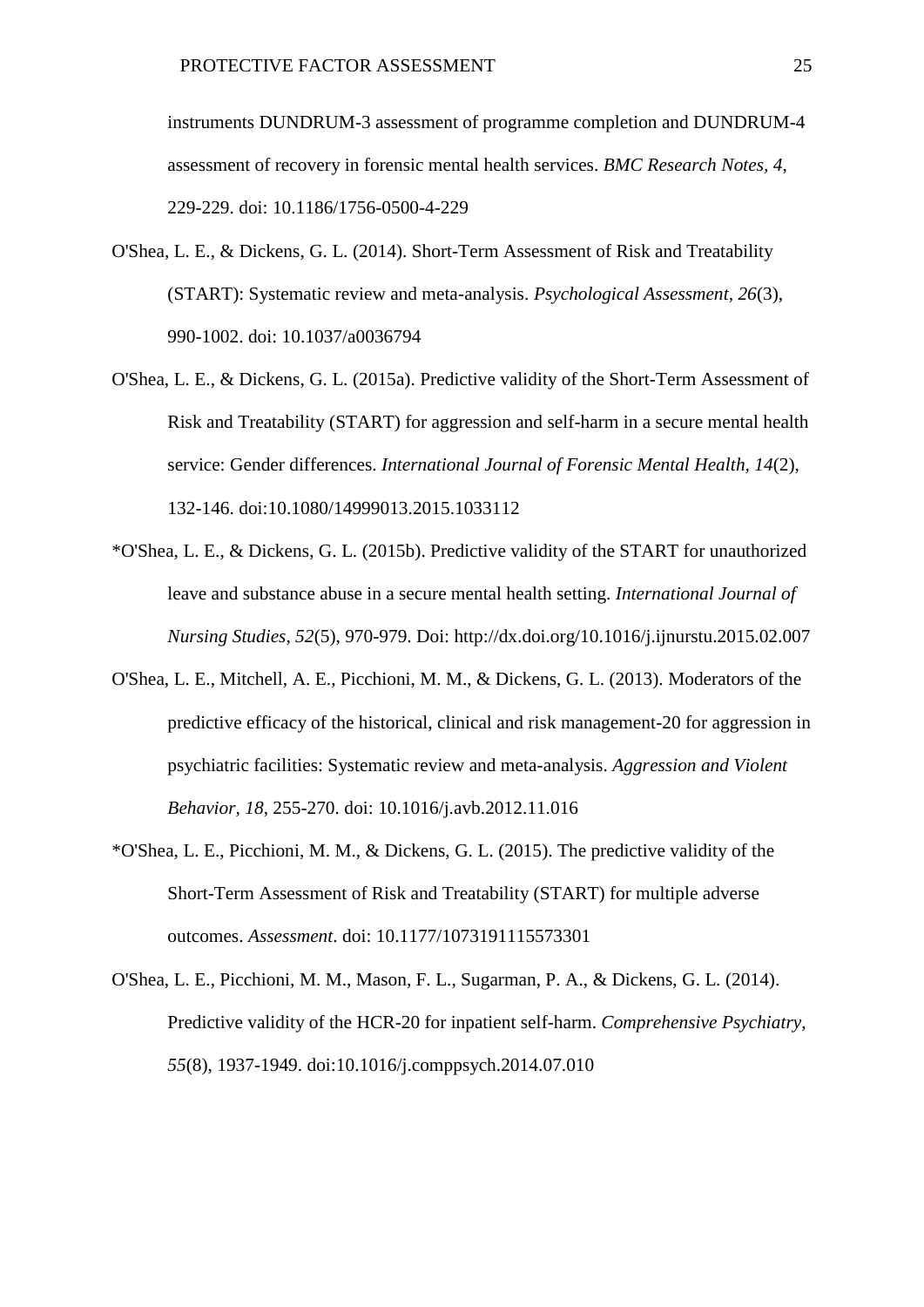- Osman, A., Kopper, B. A., Barrios, F. X., Osman, J. R., Besett, T., & Linehan, M. M. (1996). The brief reasons for living inventory for adolescents (BRFL-A). *Journal of Abnormal Child Psychology, 24*(4), 433-443. doi: 10.1007/bf01441566
- Posner, K., Brown, G. K., Stanley, B., Brent, D. A., Yershova, K. V., Oquendo, M. A., ... Mann, J. (2011). The Columbia-Suicide Severity Rating Scale: Initial validity and internal consistency findings from three multisite studies with adolescents and adults. *The American Journal of Psychiatry, 168*(12), 1266-1277. doi: http://dx.doi.org/10.1176/appi.ajp.2011.10111704
- [Prochaska, J. O., & DiClemente, C. C. \(1983\). Stages and processes of self-change of](https://www.researchgate.net/publication/16334721_Stages_and_Processes_of_Self-Change_of_Smoking_-_Toward_An_Integrative_Model_of_Change?el=1_x_8&enrichId=rgreq-e3bf4a3a280c3cf01465ec7ad877da70-XXX&enrichSource=Y292ZXJQYWdlOzMwMzMwNjQ0MTtBUzozNjMwMTg2MjcxMDg4NjVAMTQ2MzU2MTc5MzU1Nw==)  [smoking: Towards an integrative model of change.](https://www.researchgate.net/publication/16334721_Stages_and_Processes_of_Self-Change_of_Smoking_-_Toward_An_Integrative_Model_of_Change?el=1_x_8&enrichId=rgreq-e3bf4a3a280c3cf01465ec7ad877da70-XXX&enrichSource=Y292ZXJQYWdlOzMwMzMwNjQ0MTtBUzozNjMwMTg2MjcxMDg4NjVAMTQ2MzU2MTc5MzU1Nw==) *Journal of Consulting and Clinical Psychology, 51*[, 390-395. doi: http://dx.doi.org/10.1037/0022-006X.51.3.390](https://www.researchgate.net/publication/16334721_Stages_and_Processes_of_Self-Change_of_Smoking_-_Toward_An_Integrative_Model_of_Change?el=1_x_8&enrichId=rgreq-e3bf4a3a280c3cf01465ec7ad877da70-XXX&enrichSource=Y292ZXJQYWdlOzMwMzMwNjQ0MTtBUzozNjMwMTg2MjcxMDg4NjVAMTQ2MzU2MTc5MzU1Nw==)
- R Core Team. (2015). *[R: A language and environment for statistical](https://www.researchgate.net/publication/221943681_R_Core_Team_R_A_Language_and_Environment_for_Statistical_Computing_2014?el=1_x_8&enrichId=rgreq-e3bf4a3a280c3cf01465ec7ad877da70-XXX&enrichSource=Y292ZXJQYWdlOzMwMzMwNjQ0MTtBUzozNjMwMTg2MjcxMDg4NjVAMTQ2MzU2MTc5MzU1Nw==) computing.* Vienna, [Austria: R Foundation for Statistical Computing.](https://www.researchgate.net/publication/221943681_R_Core_Team_R_A_Language_and_Environment_for_Statistical_Computing_2014?el=1_x_8&enrichId=rgreq-e3bf4a3a280c3cf01465ec7ad877da70-XXX&enrichSource=Y292ZXJQYWdlOzMwMzMwNjQ0MTtBUzozNjMwMTg2MjcxMDg4NjVAMTQ2MzU2MTc5MzU1Nw==)
- Rice, M. E., & Harris, G. T. (2005). Comparing effect sizes in follow-up studies: ROC area, Cohen's d, and r. *Law and Human Behavior; Law and Human Behavior, 29*(5), 615. doi: 10.1007/s10979-005-6832-7
- [Rogers, R. \(2000\). The uncritical acceptance of risk assessment in forensic practice.](https://www.researchgate.net/publication/12298576_The_Uncritical_Acceptance_of_Risk_Assessment_in_Forensic_Practice?el=1_x_8&enrichId=rgreq-e3bf4a3a280c3cf01465ec7ad877da70-XXX&enrichSource=Y292ZXJQYWdlOzMwMzMwNjQ0MTtBUzozNjMwMTg2MjcxMDg4NjVAMTQ2MzU2MTc5MzU1Nw==) *Law and Human Behavior, 24*[\(5\), 595-605. doi: 10.1023/A:1005575113507](https://www.researchgate.net/publication/12298576_The_Uncritical_Acceptance_of_Risk_Assessment_in_Forensic_Practice?el=1_x_8&enrichId=rgreq-e3bf4a3a280c3cf01465ec7ad877da70-XXX&enrichSource=Y292ZXJQYWdlOzMwMzMwNjQ0MTtBUzozNjMwMTg2MjcxMDg4NjVAMTQ2MzU2MTc5MzU1Nw==)
- [Singh, J. P., Grann, M., & Fazel, S. \(2011\). A comparative study of violence risk assessment](https://www.researchgate.net/publication/49775226_A_comparative_study_of_risk_assessment_tools_A_systematic_review_and_metaregression_analysis_of_68_studies_involving_25980_participants?el=1_x_8&enrichId=rgreq-e3bf4a3a280c3cf01465ec7ad877da70-XXX&enrichSource=Y292ZXJQYWdlOzMwMzMwNjQ0MTtBUzozNjMwMTg2MjcxMDg4NjVAMTQ2MzU2MTc5MzU1Nw==)  tools: A [systematic review and metaregression analysis of 68 studies involving 25,980](https://www.researchgate.net/publication/49775226_A_comparative_study_of_risk_assessment_tools_A_systematic_review_and_metaregression_analysis_of_68_studies_involving_25980_participants?el=1_x_8&enrichId=rgreq-e3bf4a3a280c3cf01465ec7ad877da70-XXX&enrichSource=Y292ZXJQYWdlOzMwMzMwNjQ0MTtBUzozNjMwMTg2MjcxMDg4NjVAMTQ2MzU2MTc5MzU1Nw==) participants. *[Clinical Psychology Review, 31](https://www.researchgate.net/publication/49775226_A_comparative_study_of_risk_assessment_tools_A_systematic_review_and_metaregression_analysis_of_68_studies_involving_25980_participants?el=1_x_8&enrichId=rgreq-e3bf4a3a280c3cf01465ec7ad877da70-XXX&enrichSource=Y292ZXJQYWdlOzMwMzMwNjQ0MTtBUzozNjMwMTg2MjcxMDg4NjVAMTQ2MzU2MTc5MzU1Nw==)*(3), 499-513. doi:

[10.1016/j.cpr.2010.11.009](https://www.researchgate.net/publication/49775226_A_comparative_study_of_risk_assessment_tools_A_systematic_review_and_metaregression_analysis_of_68_studies_involving_25980_participants?el=1_x_8&enrichId=rgreq-e3bf4a3a280c3cf01465ec7ad877da70-XXX&enrichSource=Y292ZXJQYWdlOzMwMzMwNjQ0MTtBUzozNjMwMTg2MjcxMDg4NjVAMTQ2MzU2MTc5MzU1Nw==)

Singh, J. P., Serper, M., Reinharth, J., & Fazel, S. (2011). Structured assessment of violence risk in schizophrenia and other psychiatric disorders: A systematic review of the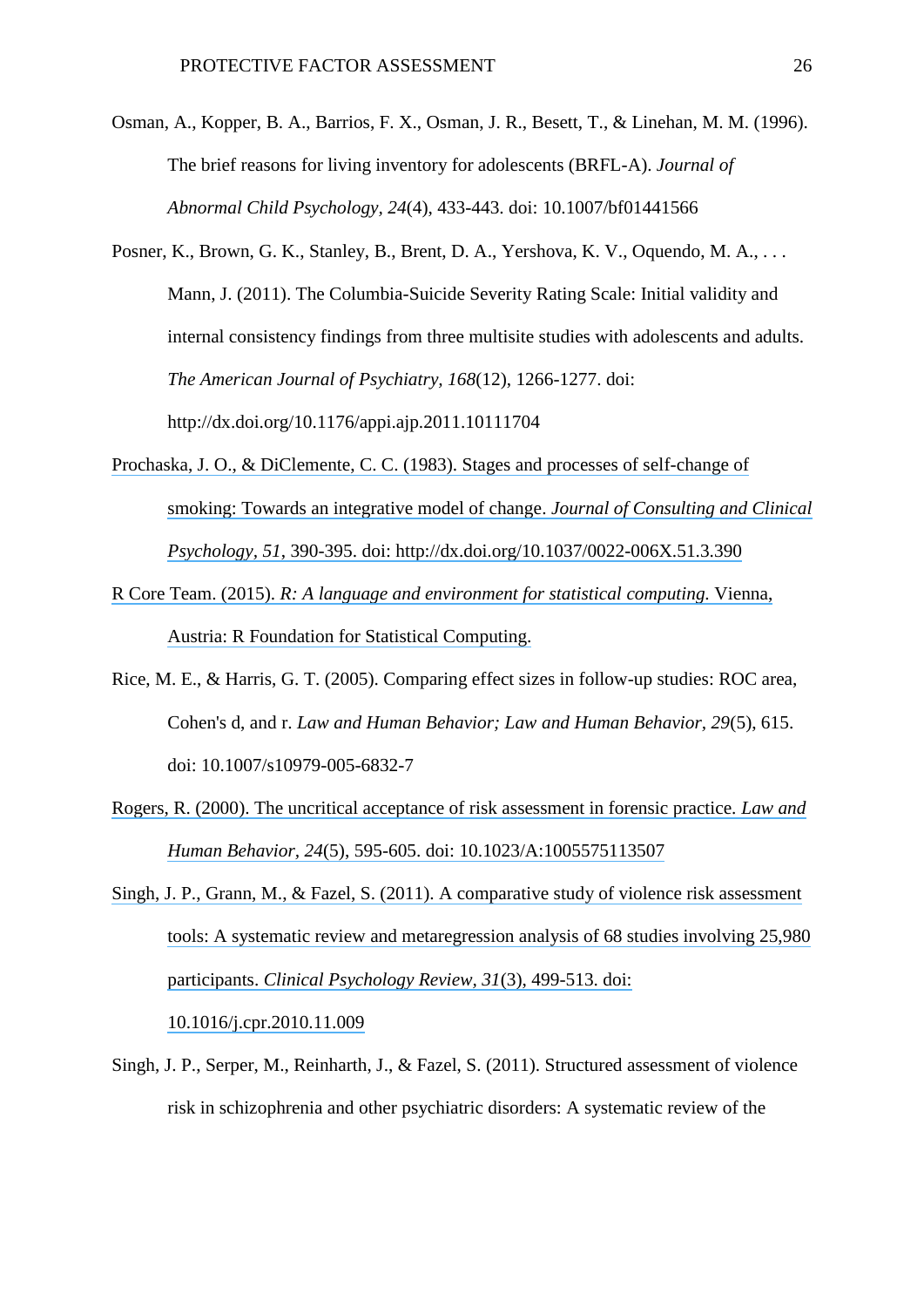validity, reliability, and item content of 10 available instruments. *Schizophrenia Bulletin, 37*(5), 899-912. doi: 10.1093/schbul/sbr093

- Sterne, J. A. C., Egger, M., & Smith, [G. D. \(2001\). Systematic reviews in health care:](https://www.researchgate.net/publication/237132111_Systematic_Reviews_in_Health_Care_Investigating_and_Dealing_with_Publication_and_Other_Biases_in_Meta-analysis?el=1_x_8&enrichId=rgreq-e3bf4a3a280c3cf01465ec7ad877da70-XXX&enrichSource=Y292ZXJQYWdlOzMwMzMwNjQ0MTtBUzozNjMwMTg2MjcxMDg4NjVAMTQ2MzU2MTc5MzU1Nw==) [Investigating and dealing with publication and other biases in meta-analysis.](https://www.researchgate.net/publication/237132111_Systematic_Reviews_in_Health_Care_Investigating_and_Dealing_with_Publication_and_Other_Biases_in_Meta-analysis?el=1_x_8&enrichId=rgreq-e3bf4a3a280c3cf01465ec7ad877da70-XXX&enrichSource=Y292ZXJQYWdlOzMwMzMwNjQ0MTtBUzozNjMwMTg2MjcxMDg4NjVAMTQ2MzU2MTc5MzU1Nw==) *British Medical Journal, 323*[, 101-105. doi: http://dx.doi.org/10.1136/bmj.323.7304.101](https://www.researchgate.net/publication/237132111_Systematic_Reviews_in_Health_Care_Investigating_and_Dealing_with_Publication_and_Other_Biases_in_Meta-analysis?el=1_x_8&enrichId=rgreq-e3bf4a3a280c3cf01465ec7ad877da70-XXX&enrichSource=Y292ZXJQYWdlOzMwMzMwNjQ0MTtBUzozNjMwMTg2MjcxMDg4NjVAMTQ2MzU2MTc5MzU1Nw==)
- [Troquete, N. A. C., van Den Brink, R. H. S., Beintema, H., Mulder, T., van Os, T. W. D. P.,](https://www.researchgate.net/publication/236072137_Risk_assessment_and_shared_care_planning_in_out-patient_forensic_psychiatry_Cluster_randomised_controlled_trial?el=1_x_8&enrichId=rgreq-e3bf4a3a280c3cf01465ec7ad877da70-XXX&enrichSource=Y292ZXJQYWdlOzMwMzMwNjQ0MTtBUzozNjMwMTg2MjcxMDg4NjVAMTQ2MzU2MTc5MzU1Nw==)  [Schoevers, R. A., & Wiersma, D. \(2013\). Risk assessment and shared care planning in](https://www.researchgate.net/publication/236072137_Risk_assessment_and_shared_care_planning_in_out-patient_forensic_psychiatry_Cluster_randomised_controlled_trial?el=1_x_8&enrichId=rgreq-e3bf4a3a280c3cf01465ec7ad877da70-XXX&enrichSource=Y292ZXJQYWdlOzMwMzMwNjQ0MTtBUzozNjMwMTg2MjcxMDg4NjVAMTQ2MzU2MTc5MzU1Nw==) [out-patient forensic psychiatry: Cluster randomised controlled trial.](https://www.researchgate.net/publication/236072137_Risk_assessment_and_shared_care_planning_in_out-patient_forensic_psychiatry_Cluster_randomised_controlled_trial?el=1_x_8&enrichId=rgreq-e3bf4a3a280c3cf01465ec7ad877da70-XXX&enrichSource=Y292ZXJQYWdlOzMwMzMwNjQ0MTtBUzozNjMwMTg2MjcxMDg4NjVAMTQ2MzU2MTc5MzU1Nw==) *The British Journal of Psychiatry, 202*[\(5\), 365-371. doi: 10.1192/bjp.bp.112.113043](https://www.researchgate.net/publication/236072137_Risk_assessment_and_shared_care_planning_in_out-patient_forensic_psychiatry_Cluster_randomised_controlled_trial?el=1_x_8&enrichId=rgreq-e3bf4a3a280c3cf01465ec7ad877da70-XXX&enrichSource=Y292ZXJQYWdlOzMwMzMwNjQ0MTtBUzozNjMwMTg2MjcxMDg4NjVAMTQ2MzU2MTc5MzU1Nw==)
- [Turner, S., & Fain, T. \(2006\). Validation of the Risk and Resiliency Assessment Tool for](https://www.researchgate.net/publication/298291216_Validation_of_the_risk_and_resiliency_assessment_tool_for_juveniles_in_the_Los_Angeles_County_probation_system?el=1_x_8&enrichId=rgreq-e3bf4a3a280c3cf01465ec7ad877da70-XXX&enrichSource=Y292ZXJQYWdlOzMwMzMwNjQ0MTtBUzozNjMwMTg2MjcxMDg4NjVAMTQ2MzU2MTc5MzU1Nw==)  [juveniles in the Los Angeles county probation system.](https://www.researchgate.net/publication/298291216_Validation_of_the_risk_and_resiliency_assessment_tool_for_juveniles_in_the_Los_Angeles_County_probation_system?el=1_x_8&enrichId=rgreq-e3bf4a3a280c3cf01465ec7ad877da70-XXX&enrichSource=Y292ZXJQYWdlOzMwMzMwNjQ0MTtBUzozNjMwMTg2MjcxMDg4NjVAMTQ2MzU2MTc5MzU1Nw==) *Federal Probation, 70*(2), 49- [57.](https://www.researchgate.net/publication/298291216_Validation_of_the_risk_and_resiliency_assessment_tool_for_juveniles_in_the_Los_Angeles_County_probation_system?el=1_x_8&enrichId=rgreq-e3bf4a3a280c3cf01465ec7ad877da70-XXX&enrichSource=Y292ZXJQYWdlOzMwMzMwNjQ0MTtBUzozNjMwMTg2MjcxMDg4NjVAMTQ2MzU2MTc5MzU1Nw==)
- [Viechtbauer, W. \(2010\). Conducting meta-analyses in R with the metafor package.](https://www.researchgate.net/publication/47457479_Conducting_Meta-Analyses_in_R_with_the_metafor_Package?el=1_x_8&enrichId=rgreq-e3bf4a3a280c3cf01465ec7ad877da70-XXX&enrichSource=Y292ZXJQYWdlOzMwMzMwNjQ0MTtBUzozNjMwMTg2MjcxMDg4NjVAMTQ2MzU2MTc5MzU1Nw==) *Journal of Statistical Software, 36*(3), 1-48. [doi:http://dx.doi.org/10.18637/jss.v036.i03](https://www.researchgate.net/publication/47457479_Conducting_Meta-Analyses_in_R_with_the_metafor_Package?el=1_x_8&enrichId=rgreq-e3bf4a3a280c3cf01465ec7ad877da70-XXX&enrichSource=Y292ZXJQYWdlOzMwMzMwNjQ0MTtBUzozNjMwMTg2MjcxMDg4NjVAMTQ2MzU2MTc5MzU1Nw==)
- Viljoen, J. L., Cruise, K. R., Nicholls, T. L., Desmarais, S. L., & Webster, C. D. (2012). Taking stock and taking steps: The case for an adolescent version of the Short-Term Assessment of Risk and Treatability. *International Journal of Forensic Mental Health, 11*(3), 135-149. doi: 10.1080/14999013.2012.737406
- Viljoen, J. L., McLachlan, K., [& Vincent, G. M. \(2010\). Assessing violence risk and](https://www.researchgate.net/publication/41399516_Assessing_Violence_Risk_and_Psychopathy_in_Juvenile_and_Adult_Offenders_A_Survey_of_Clinical_Practices?el=1_x_8&enrichId=rgreq-e3bf4a3a280c3cf01465ec7ad877da70-XXX&enrichSource=Y292ZXJQYWdlOzMwMzMwNjQ0MTtBUzozNjMwMTg2MjcxMDg4NjVAMTQ2MzU2MTc5MzU1Nw==)  [psychopathy in juvenile and adult offenders: A survey of clinical practices.](https://www.researchgate.net/publication/41399516_Assessing_Violence_Risk_and_Psychopathy_in_Juvenile_and_Adult_Offenders_A_Survey_of_Clinical_Practices?el=1_x_8&enrichId=rgreq-e3bf4a3a280c3cf01465ec7ad877da70-XXX&enrichSource=Y292ZXJQYWdlOzMwMzMwNjQ0MTtBUzozNjMwMTg2MjcxMDg4NjVAMTQ2MzU2MTc5MzU1Nw==) *Assessment, 17*(3), 377-395. doi: 10.1177/1073191109359587
- Webster, C. D., Douglas, K. S., Eaves, D., & Hart, S. D. (1997). *HCR-20: Assessing risk for violence (version 2)*. Burnaby, British Columbia: Mental Health, Law and Policy Institute, Simon Fraser University.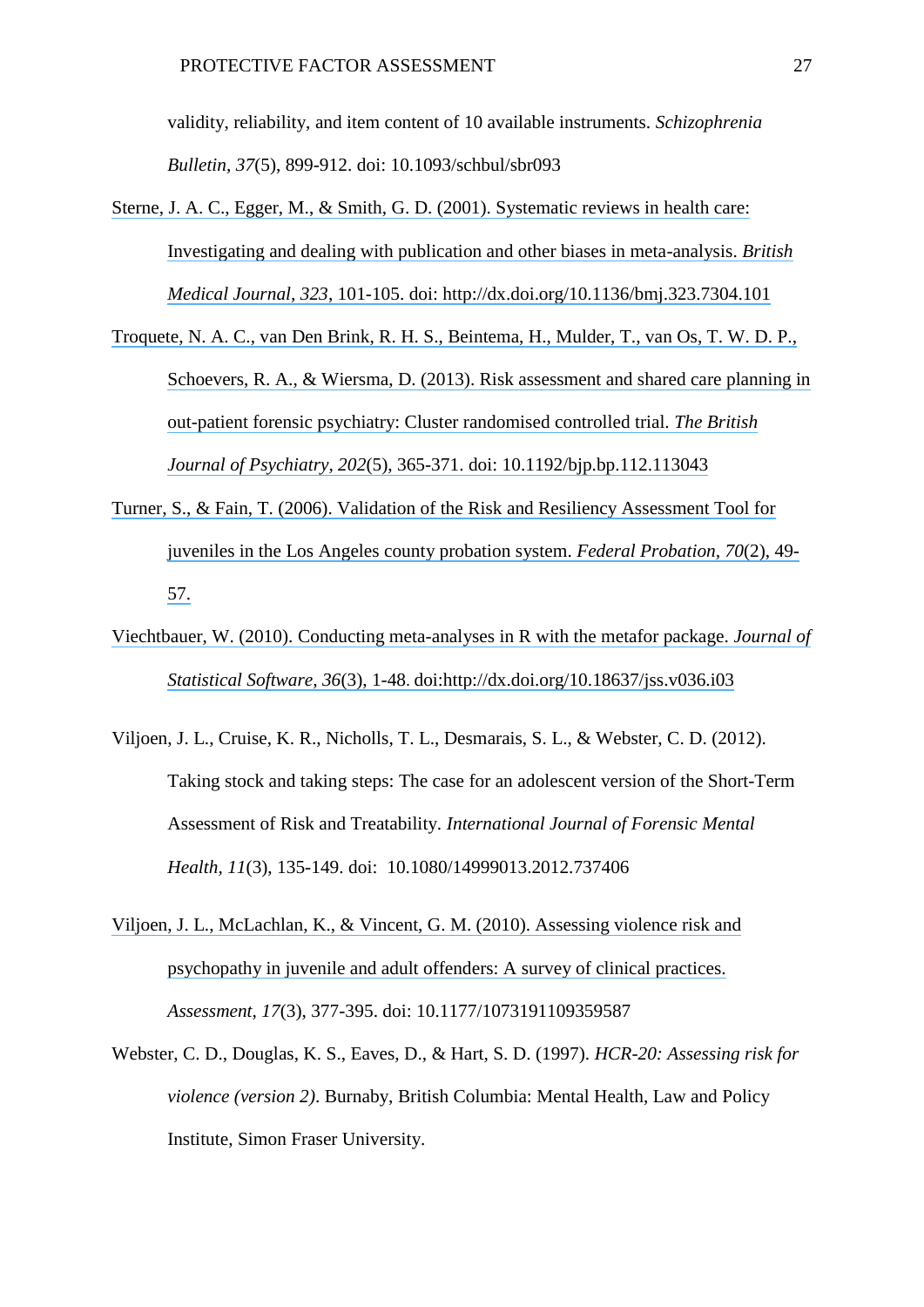- Webster, C. D., Martin, M. L., Brink, J., Nicholls, T. L., & Desmarais, S. L. (2009). *Manual for the Short-Term Assessment of Risk and Treatability (START) (Version 1.1).*  Coquitlam, Canada: British Columbia Mental Health & Addiction Services.
- [Westefeld, J. S., Cardin, D., & Deaton, W. L. \(1992\). Development of the College Student](https://www.researchgate.net/publication/21666511_Development_of_the_College_Student_Reasons_for_Living_Inventory?el=1_x_8&enrichId=rgreq-e3bf4a3a280c3cf01465ec7ad877da70-XXX&enrichSource=Y292ZXJQYWdlOzMwMzMwNjQ0MTtBUzozNjMwMTg2MjcxMDg4NjVAMTQ2MzU2MTc5MzU1Nw==) Reasons for Living Inventory. *[Suicide and Life-Threatening Behavior, 22](https://www.researchgate.net/publication/21666511_Development_of_the_College_Student_Reasons_for_Living_Inventory?el=1_x_8&enrichId=rgreq-e3bf4a3a280c3cf01465ec7ad877da70-XXX&enrichSource=Y292ZXJQYWdlOzMwMzMwNjQ0MTtBUzozNjMwMTg2MjcxMDg4NjVAMTQ2MzU2MTc5MzU1Nw==)*(4), 442- [452.](https://www.researchgate.net/publication/21666511_Development_of_the_College_Student_Reasons_for_Living_Inventory?el=1_x_8&enrichId=rgreq-e3bf4a3a280c3cf01465ec7ad877da70-XXX&enrichSource=Y292ZXJQYWdlOzMwMzMwNjQ0MTtBUzozNjMwMTg2MjcxMDg4NjVAMTQ2MzU2MTc5MzU1Nw==)
- \*Wilson, C. M., Desmarais, S. L., Nicholls, T. L., Hart, S. D., & Brink, J. (2013). Predictive validity of dynamic factors: assessing violence risk in forensic psychiatric inpatients. *Law and Human Behavior, 37*(6), 377-388. doi: 10.1111/j.1943-278X.1992.tb01038.x
- [Yang, M., Wong, S. C. P., & Coid, J. \(2010\). The efficacy of violence prediction: A](https://www.researchgate.net/publication/46094266_The_Efficacy_of_Violence_Prediction_A_Meta-Analytic_Comparison_of_Nine_Risk_Assessment_Tools?el=1_x_8&enrichId=rgreq-e3bf4a3a280c3cf01465ec7ad877da70-XXX&enrichSource=Y292ZXJQYWdlOzMwMzMwNjQ0MTtBUzozNjMwMTg2MjcxMDg4NjVAMTQ2MzU2MTc5MzU1Nw==) meta[analytic comparison of nine risk assessment tools.](https://www.researchgate.net/publication/46094266_The_Efficacy_of_Violence_Prediction_A_Meta-Analytic_Comparison_of_Nine_Risk_Assessment_Tools?el=1_x_8&enrichId=rgreq-e3bf4a3a280c3cf01465ec7ad877da70-XXX&enrichSource=Y292ZXJQYWdlOzMwMzMwNjQ0MTtBUzozNjMwMTg2MjcxMDg4NjVAMTQ2MzU2MTc5MzU1Nw==) *Psychological Bulletin, 136*(5), [740. doi: 10.1037/a0020473.](https://www.researchgate.net/publication/46094266_The_Efficacy_of_Violence_Prediction_A_Meta-Analytic_Comparison_of_Nine_Risk_Assessment_Tools?el=1_x_8&enrichId=rgreq-e3bf4a3a280c3cf01465ec7ad877da70-XXX&enrichSource=Y292ZXJQYWdlOzMwMzMwNjQ0MTtBUzozNjMwMTg2MjcxMDg4NjVAMTQ2MzU2MTc5MzU1Nw==)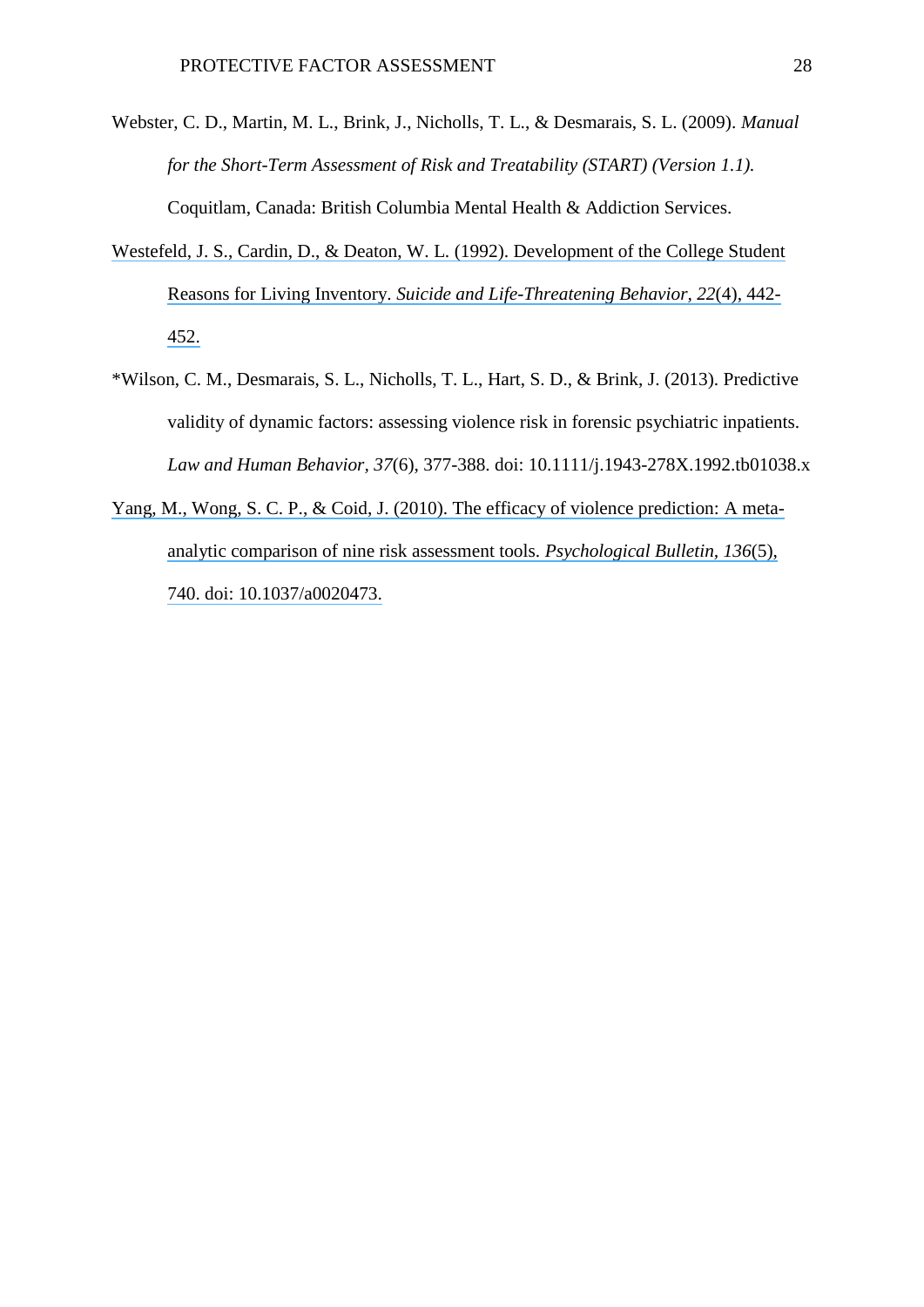|                                      | <b>Estimate</b> | <b>SE</b> | 95% CI           | $\boldsymbol{p}$ |
|--------------------------------------|-----------------|-----------|------------------|------------------|
| Intercept <sup>a</sup>               | 0.88            | 0.45      | [0.00, 1.76]     | .050             |
| <b>Sexual Offending</b>              | $-0.47$         | 0.20      | $[-0.87, -0.07]$ | .021             |
| <b>Moves to Higher Security</b>      | $-0.53$         | 0.43      | $[-1.38, 0.31]$  | .216             |
| <b>Discharge</b>                     | 0.42            | 0.45      | $[-0.47, 1.31]$  | .355             |
| <b>Unauthorised Leave</b>            | $-0.32$         | 0.25      | $[-0.80, 0.17]$  | .206             |
| <b>Inpatient Any Aggression</b>      | $-0.29$         | 0.22      | $[-0.73, 0.14]$  | .188             |
| <b>Inpatient Physical Aggression</b> | $-0.28$         | 0.23      | $[-0.74, 0.17]$  | .225             |
| <b>Inpatient Verbal Aggression</b>   | $-0.33$         | 0.23      | $[-0.79, 0.13]$  | .155             |
| <b>Inpatient Self-harm</b>           | $-0.68$         | 0.24      | $[-1.14, -0.22]$ | .004             |
| <b>Inpatient Substance Abuse</b>     | $-0.53$         | 0.25      | $[-1.02, -0.04]$ | .035             |
| <b>Inpatient Self-neglect</b>        | $-0.50$         | 0.24      | $[-0.98, -0.03]$ | .037             |
| <b>Inpatient Victimisation</b>       | $-0.70$         | 0.24      | $[-1.18, -0.23]$ | .004             |
| <b>Protective Scales</b>             | $-0.03$         | 0.13      | $[-0.29, 0.24]$  | .853             |
| <b>Summary Judgments</b>             | 0.18            | 0.13      | $[-0.08, 0.44]$  | .172             |
| <b>Gender</b>                        | 0.00            | 0.00      | [0.00, 0.01]     | .313             |
| <b>Unclear Risk of Bias</b>          | $-0.07$         | 0.16      | $[-0.34, 0.24]$  | .655             |
| <b>High Risk of Bias</b>             | 0.16            | 0.40      | $[-0.63, 0.95]$  | .695             |

Table 1. Estimated mean weighted effect sizes relative to reference category

*Note.* SE, standard error; 95% CI, 95% confidence interval

<sup>a</sup>Estimated Hedge's *g* value for reference category (i.e. Outcome = violent offending, scale  $type = risk, bias = low risk$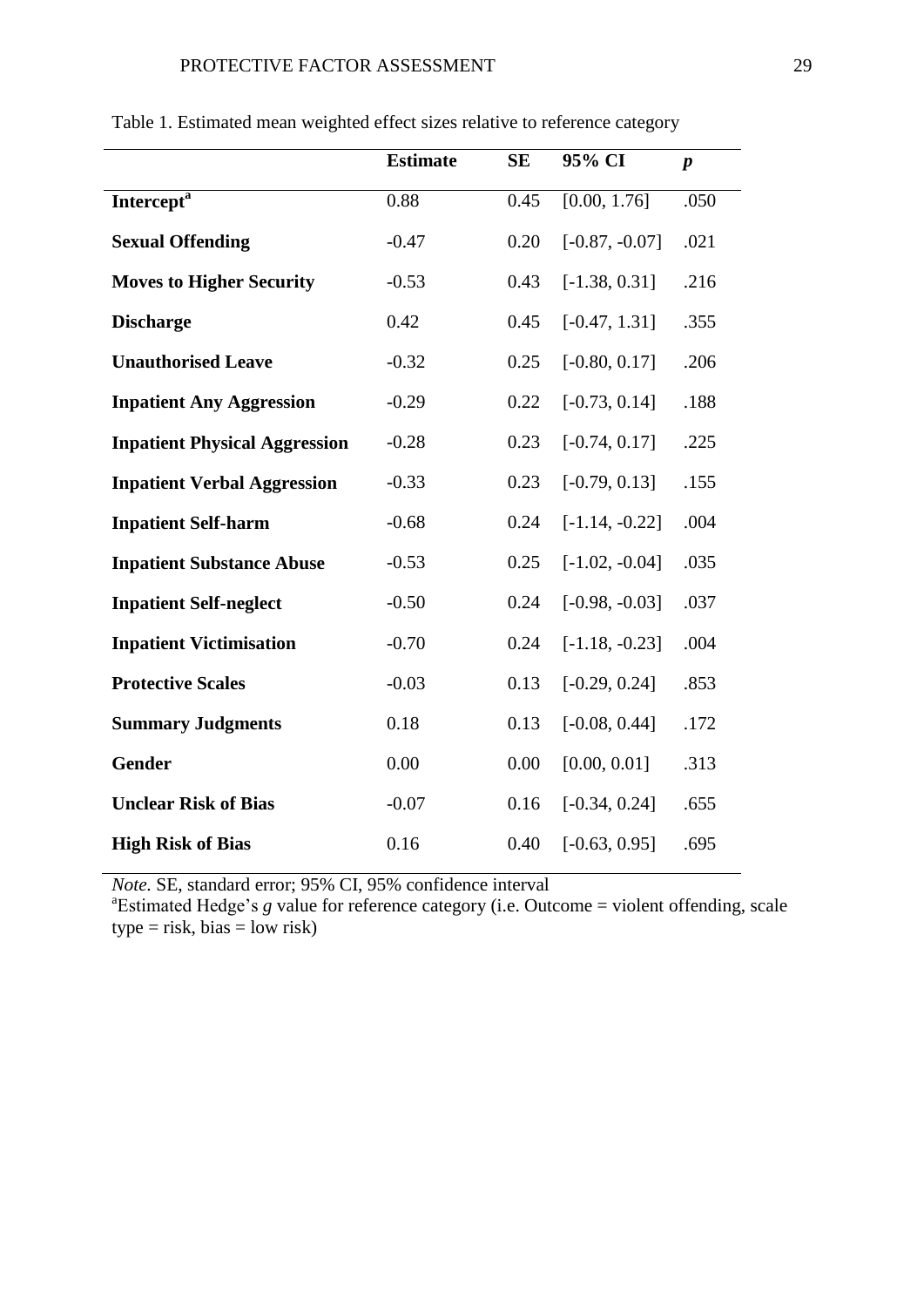

Figure 1. Flow diagram of literature search: Modified from the Preferred Reporting Items for Systematic Reviews and Meta-Analyses statement flow diagram (Moher et al., 2009). AUC, area under the receiver operating characteristic curve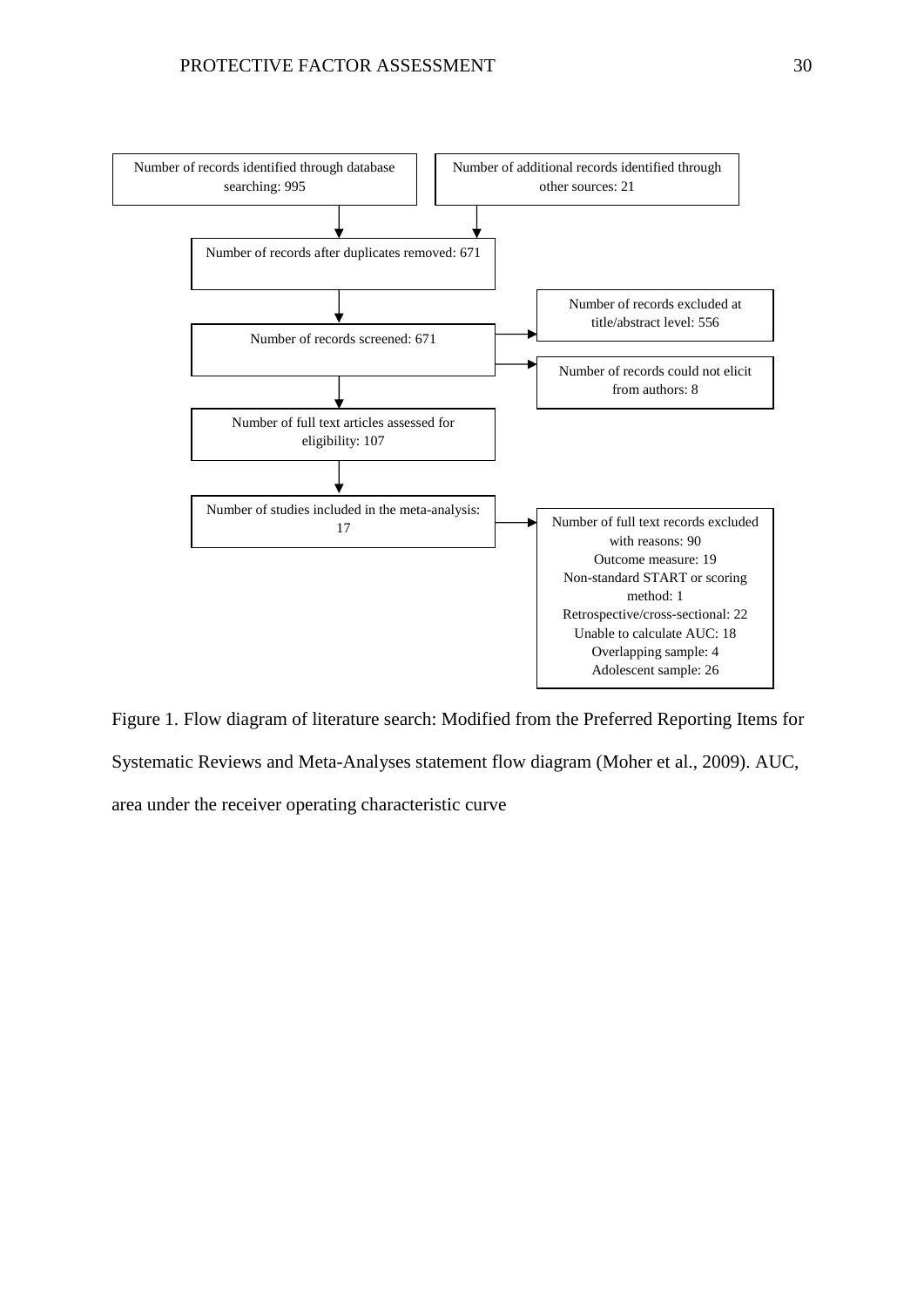**Outcome Hedge's** *g* **[95% CI] AUC**



Figure 2. Forest plot of estimated effect sizes by outcome